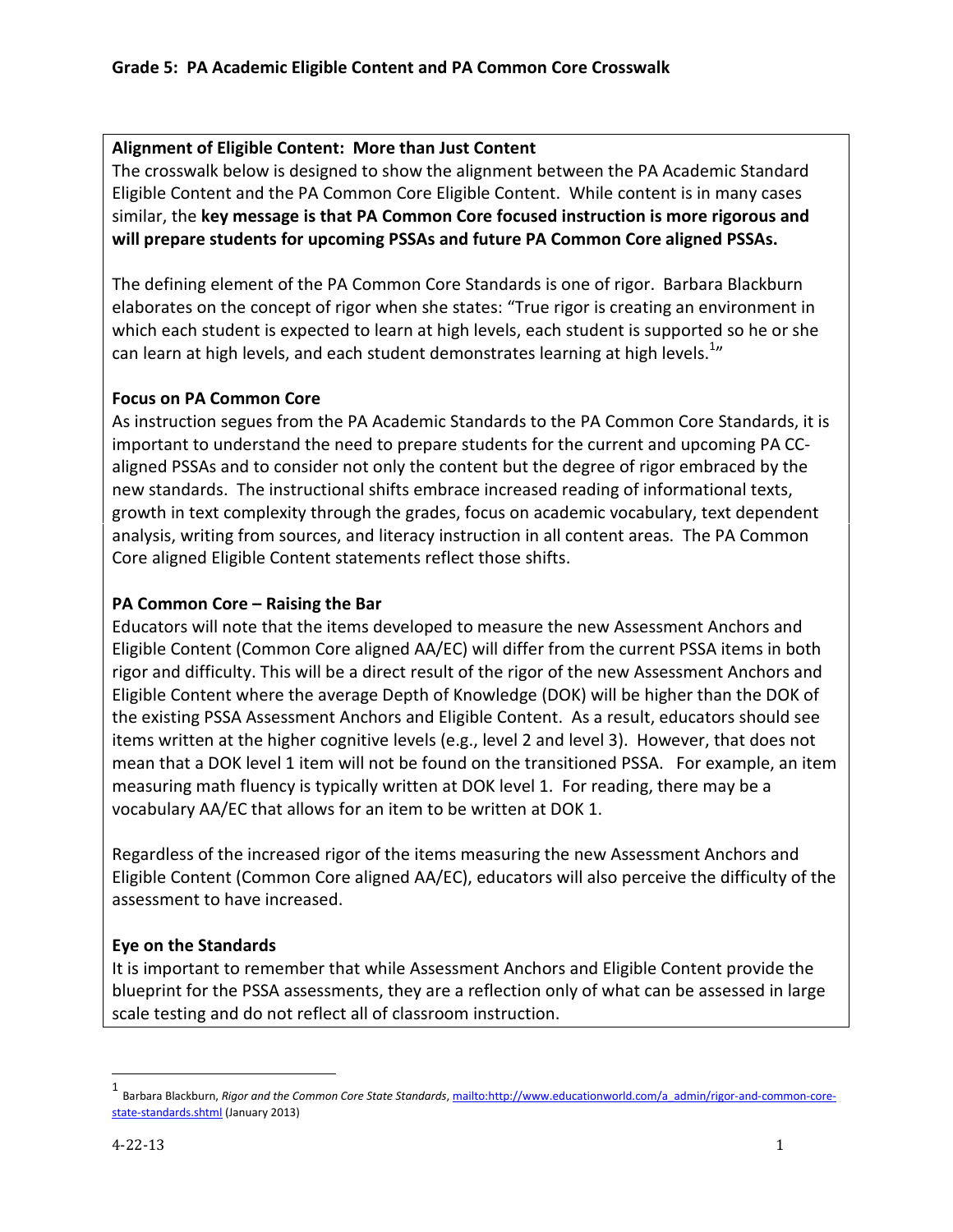| <b>PA Academic Standards</b><br><b>Eligible Content</b>                                                                                                                                                                                                                                                                                                                       | <b>PA Common Core Standards</b><br><b>Eligible Content</b>                                                                                                                                                                                                                                                                                                                                                                                                                                            | <b>Comment</b>                                                                                                                                                                                                                                               |  |
|-------------------------------------------------------------------------------------------------------------------------------------------------------------------------------------------------------------------------------------------------------------------------------------------------------------------------------------------------------------------------------|-------------------------------------------------------------------------------------------------------------------------------------------------------------------------------------------------------------------------------------------------------------------------------------------------------------------------------------------------------------------------------------------------------------------------------------------------------------------------------------------------------|--------------------------------------------------------------------------------------------------------------------------------------------------------------------------------------------------------------------------------------------------------------|--|
| <b>Comprehension and Reading Skills</b><br>Understand Fiction Appropriate to Grade Level - Vocabulary (PA Academic Standards)<br><b>Vocabulary Acquisition and Use (PA CC Standards)</b><br>While both sets of Eligible Content statements focus on unlocking meaning of words, PA CC<br>notes a variety of strategies: using context, Latin origins, word relationships, and |                                                                                                                                                                                                                                                                                                                                                                                                                                                                                                       |                                                                                                                                                                                                                                                              |  |
| connotations.                                                                                                                                                                                                                                                                                                                                                                 |                                                                                                                                                                                                                                                                                                                                                                                                                                                                                                       |                                                                                                                                                                                                                                                              |  |
| R5.A.1.1.1 Identify and/or<br>interpret meaning of multiple-<br>meaning words used in text.                                                                                                                                                                                                                                                                                   | E05.A-V.4.1.1 Determine or<br>clarify the meaning of<br>unknown and multiple-<br>meaning words and phrases<br>based on grade 5 reading and<br>content, choosing flexibly<br>from a range of strategies.<br>a. Use context (e.g.,<br>cause/effect relationships and<br>comparisons in text) as a clue<br>to the meaning of a word or<br>phrase.<br>b. Use common, grade<br>appropriate Greek and Latin<br>affixes and roots as clues to<br>the meaning of a word (e.g.,<br>photograph/photosynthesis). | PA CC Eligible Content focuses<br>on strategies: use of context<br>and knowledge of Latin and<br>Greek affixes and roots.                                                                                                                                    |  |
| R5.A.1.1.2 Identify and/or<br>interpret a synonym or<br>antonym of a word used in<br>text.                                                                                                                                                                                                                                                                                    | E05.A-V.4.1.2 Demonstrate<br>understanding of figurative<br>language, word relationships,<br>and nuances in word<br>meanings.<br>c. Use the relationship<br>between particular words<br>(e.g., synonyms, antonyms,<br>homographs) to better                                                                                                                                                                                                                                                           | PA CC Eligible Content (a) is<br>more expansive to include<br>such facets as nuances in<br>word meanings.<br>The descriptor (c) includes not<br>only synonyms and antonyms<br>but includes homographs and<br>their relationships of words to<br>one another. |  |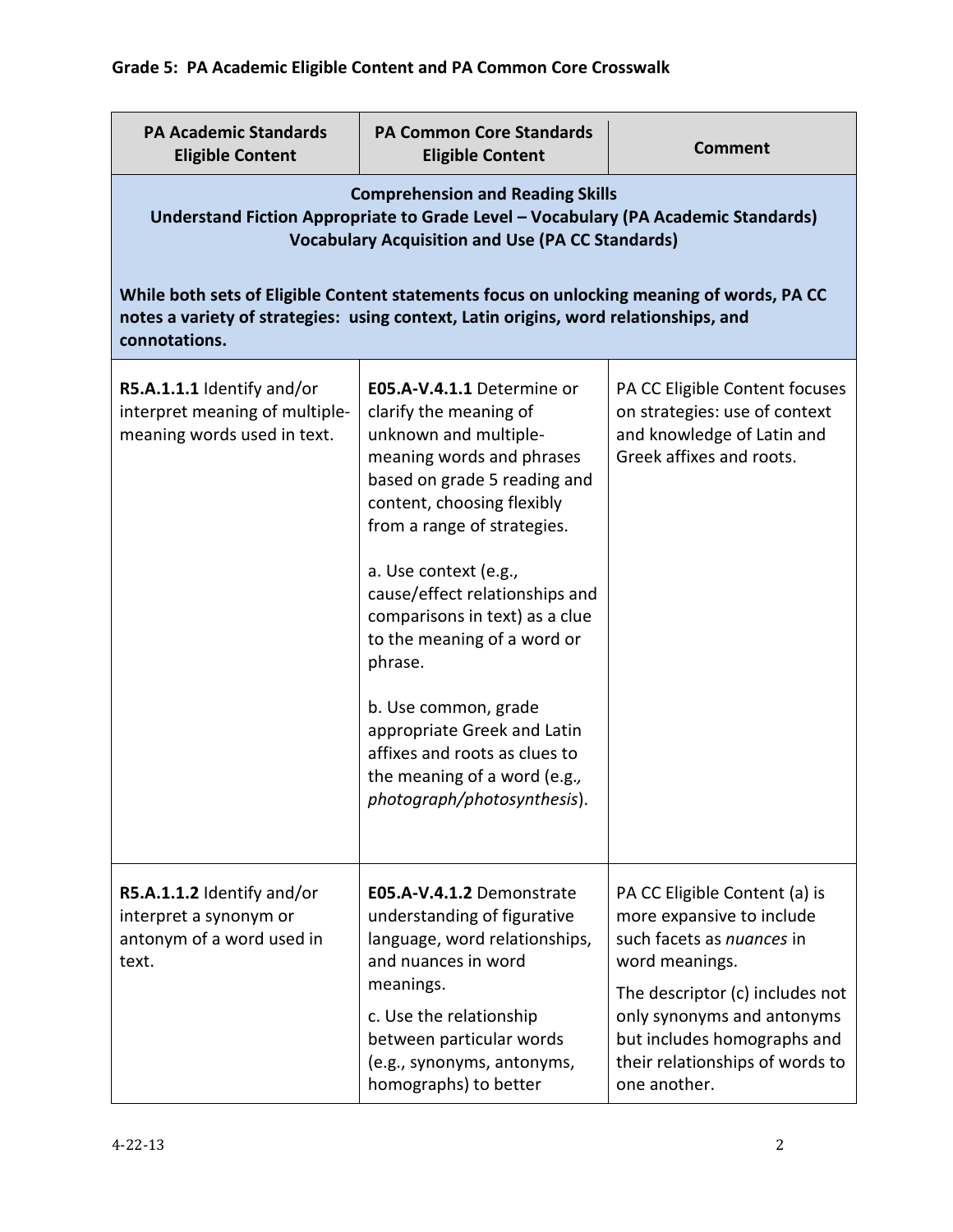| <b>PA Academic Standards</b><br><b>Eligible Content</b>                                                                                                                                       | <b>PA Common Core Standards</b><br><b>Eligible Content</b>                                                                                                                                              | <b>Comment</b>                                                                                 |
|-----------------------------------------------------------------------------------------------------------------------------------------------------------------------------------------------|---------------------------------------------------------------------------------------------------------------------------------------------------------------------------------------------------------|------------------------------------------------------------------------------------------------|
|                                                                                                                                                                                               | understand each of the<br>words.                                                                                                                                                                        |                                                                                                |
| R5.A.1.2.1 Identify how the<br>meaning of a word is changed<br>when an affix is added;<br>identify the meaning of a<br>word from the text with an<br>affix.                                   | E05.A-V.4.1.1 Determine or<br>clarify the meaning of<br>unknown and multiple-<br>meaning words and phrases<br>based on grade 5 reading and<br>content, choosing flexibly<br>from a range of strategies. | Essentially very similar. PA CC<br>includes reference to Greek<br>and Latin roots and affixes. |
| Note: Affixes will be limited to<br>prefixes: pre-, dis-, mis-, non-,<br>inter-extra-, post-, super-,<br>sub-; suffixes: -less, -ble, -ly, -<br>or, -ness, -ment, -er, -ship, -<br>tion, -en. | b. Use common, grade-<br>appropriate Greek and Latin<br>affixes and roots as clues to<br>the meaning of a word (e.g.,<br>photograph, photosynthesis).                                                   |                                                                                                |
| R5.A.1.2.2 Define and/or<br>apply how the meaning of<br>words or phrases changes<br>when using context clues<br>given in explanatory<br>sentences                                             | E05.B-V.4.1.1 Determine or<br>clarify the meaning of<br>unknown and multiple-<br>meaning words and phrases<br>based on grade 5 reading and<br>content, choosing flexibly<br>from a range of strategies. | PA CC Eligible Content<br>addresses context very<br>explicitly with multiple<br>strategies.    |
|                                                                                                                                                                                               | a. Use context (e.g.,<br>cause/effect relationships and<br>comparisons in text) as a clue<br>to the meaning of a word or<br>phrase.                                                                     |                                                                                                |
|                                                                                                                                                                                               | b. Use common grade-<br>appropriate Greek and Latin<br>affixes and roots ads clues to<br>the meaning of a word (e.g.,<br>photograph, photosynthesis)                                                    |                                                                                                |
|                                                                                                                                                                                               | E05.A-V.4.1.2 Demonstrate<br>understanding of figurative<br>language, word relationships,                                                                                                               |                                                                                                |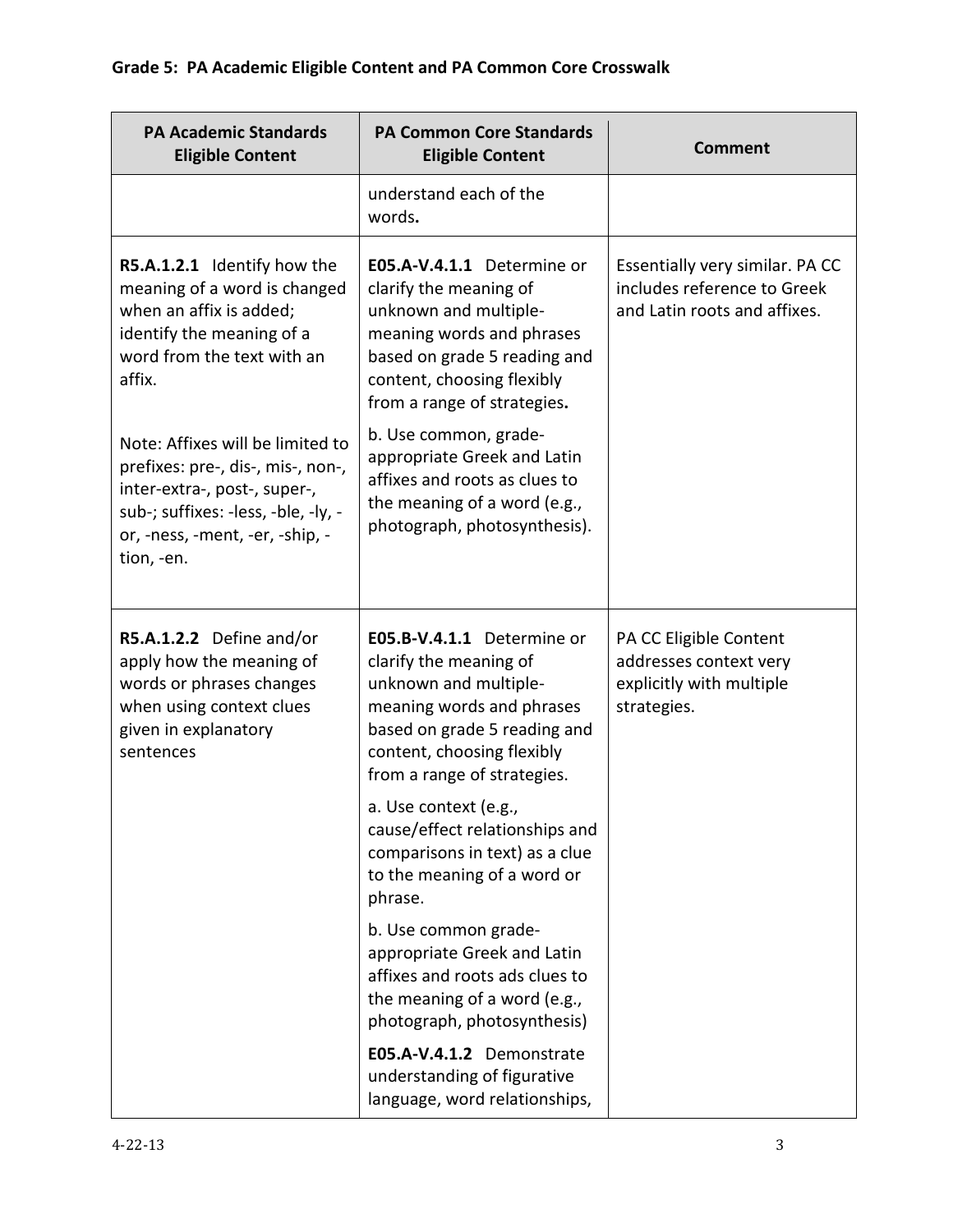| <b>PA Academic Standards</b><br><b>Eligible Content</b>                                     | <b>PA Common Core Standards</b><br><b>Eligible Content</b>                                                                                                                                                                                                                                                                                                     | <b>Comment</b>                                                                                                                                       |
|---------------------------------------------------------------------------------------------|----------------------------------------------------------------------------------------------------------------------------------------------------------------------------------------------------------------------------------------------------------------------------------------------------------------------------------------------------------------|------------------------------------------------------------------------------------------------------------------------------------------------------|
|                                                                                             | and nuances in word<br>meanings.                                                                                                                                                                                                                                                                                                                               |                                                                                                                                                      |
|                                                                                             | a. Interpret figurative<br>language (e.g., simile,<br>metaphor, personification) in<br>context.                                                                                                                                                                                                                                                                |                                                                                                                                                      |
|                                                                                             | b. Recognize and explain the<br>meaning of common idioms,<br>adages, and proverbs.                                                                                                                                                                                                                                                                             |                                                                                                                                                      |
|                                                                                             | c. Use the relationship<br>between particular<br>words(e.g., synonyms,<br>antonyms, homographs) to<br>better understand each of the<br>words.                                                                                                                                                                                                                  |                                                                                                                                                      |
|                                                                                             | <b>Comprehension and Reading Skills</b><br>Understand Fiction Appropriate to Grade Level - Text Analysis (PA Academic Standards)<br><b>Key Ideas and Details (PA CC Standards)</b><br>PA CC Eligible Content not only relies heavily on text based evidence but generally demands a<br>higher level of thinking - beyond citing evidence to a deeper analysis. |                                                                                                                                                      |
| R5.A.1.3.1 Make inferences<br>and/or draw conclusions<br>based on information from<br>text. | E05.A-K.1.1.1 Quote<br>accurately from a text when<br>explaining what the text says<br>explicitly and when drawing<br>inferences and/or making<br>generalizations from the text.                                                                                                                                                                               | PA CC EC extends beyond<br>inference to analyzing text<br>more deeply. Textual<br>evidence is an instructional<br>shift evident throughout PA<br>CC. |
|                                                                                             | E05.A-K.1.1.3 Compare and<br>contrast two or more<br>characters, settings, or events<br>in a story, drama, or poem,<br>drawing on specific details in<br>the text (e.g., how characters<br>interact)                                                                                                                                                           |                                                                                                                                                      |
| R5.A.1.3.2 Cite evidence                                                                    | E05.A-K.1.1.1 Quote                                                                                                                                                                                                                                                                                                                                            | PA CC EC moves beyond                                                                                                                                |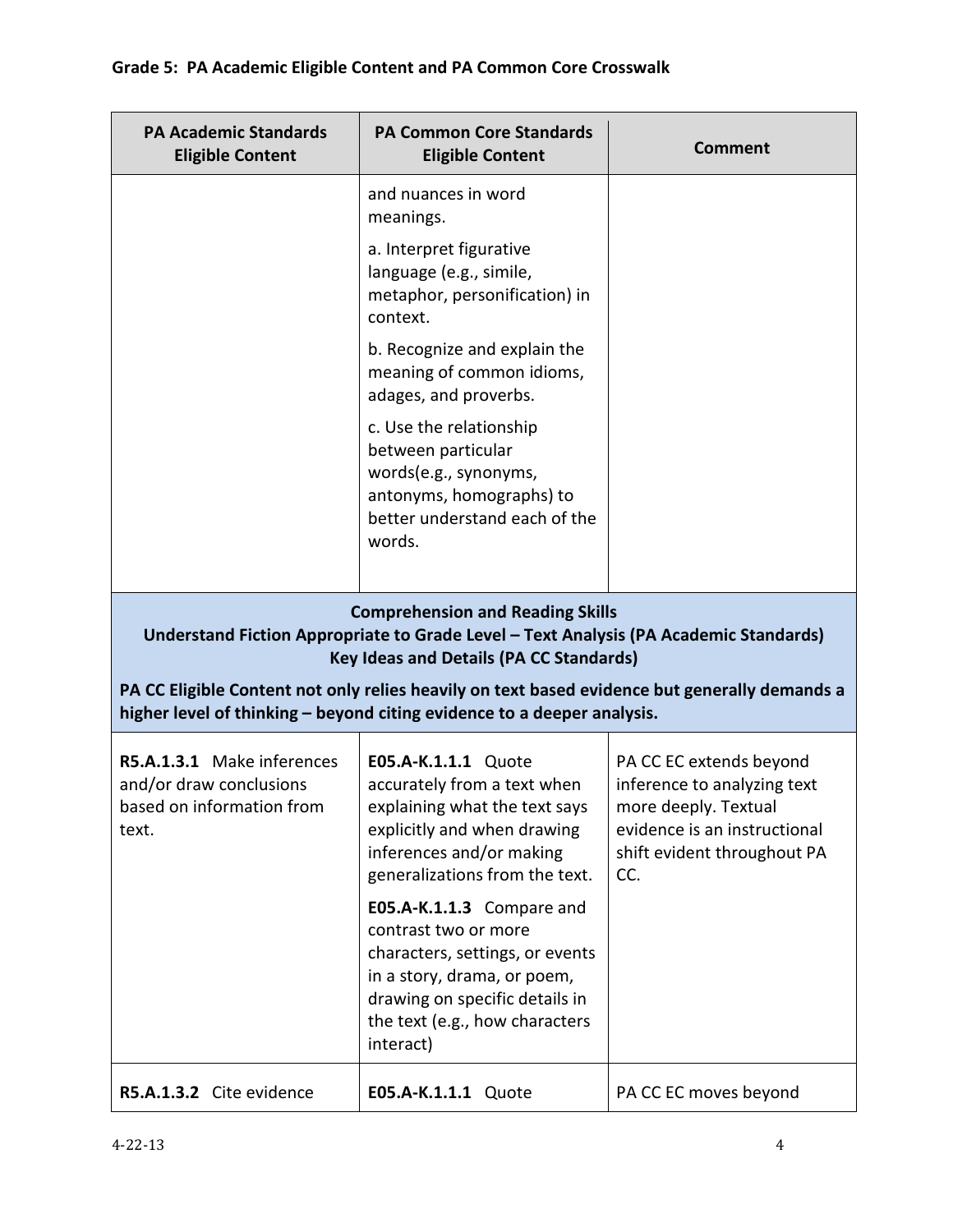| <b>PA Academic Standards</b><br><b>Eligible Content</b>                                                                                                               | <b>PA Common Core Standards</b><br><b>Eligible Content</b>                                                                                                                                                                                                                                                                                                                                                                              | <b>Comment</b>                                                                                                                                                                                                                               |
|-----------------------------------------------------------------------------------------------------------------------------------------------------------------------|-----------------------------------------------------------------------------------------------------------------------------------------------------------------------------------------------------------------------------------------------------------------------------------------------------------------------------------------------------------------------------------------------------------------------------------------|----------------------------------------------------------------------------------------------------------------------------------------------------------------------------------------------------------------------------------------------|
| from text to support<br>generalizations.                                                                                                                              | accurately from a text when<br>explaining what the text says<br>explicitly and when drawing<br>inferences and/or making<br>generalizations from the text.<br>E05.E.1.1.2 Develop the<br>analysis using a variety of<br>evidence from text(s) to<br>support claims, opinions, and<br>inferences.                                                                                                                                         | generalizations to analysis.                                                                                                                                                                                                                 |
| R5.A.1.4.1 Identify and/or<br>explain stated or implied main<br>ideas and relevant supporting<br>details from text.<br>Note: Items may target<br>specific paragraphs. | E05.A-K.1.1.1 Quote<br>accurately from a text when<br>explaining what the text says<br>explicitly and when drawing<br>inferences and/or making<br>generalizations from the text.<br>E05.A-K.1.1.2 Determine a<br>theme of a story, drama, or<br>poem from details in the text,<br>including how characters in a<br>story or drama respond to<br>challenges or how the speaker<br>in a poem reflects upon a<br>topic; summarize the text | With a focus on text<br>dependent analysis, PA CC EC<br>moves beyond main idea and<br>detail to an even deeper<br>analysis - including<br>inferences, conclusions,<br>and/or generalizations.                                                |
| R5.A.1.5.1 Summarize the<br>key details and events of a<br>fictional text as a whole.                                                                                 | E05.A-K.1.1.1 Quote<br>accurately from a text when<br>explaining what the text says<br>explicitly and when drawing<br>inferences and/or making<br>generalizations from the text.<br>E05.A-K.1.1.2 Determine a<br>theme of a story, drama, or<br>poem from details in the text,                                                                                                                                                          | With a focus on text<br>dependent analysis, PA CC EC<br>moves beyond summarizing<br>to a deeper understanding<br>including inferences and<br>generalizations.<br>PA CC EC integrates theme<br>and moves to a higher level<br>beyond summary. |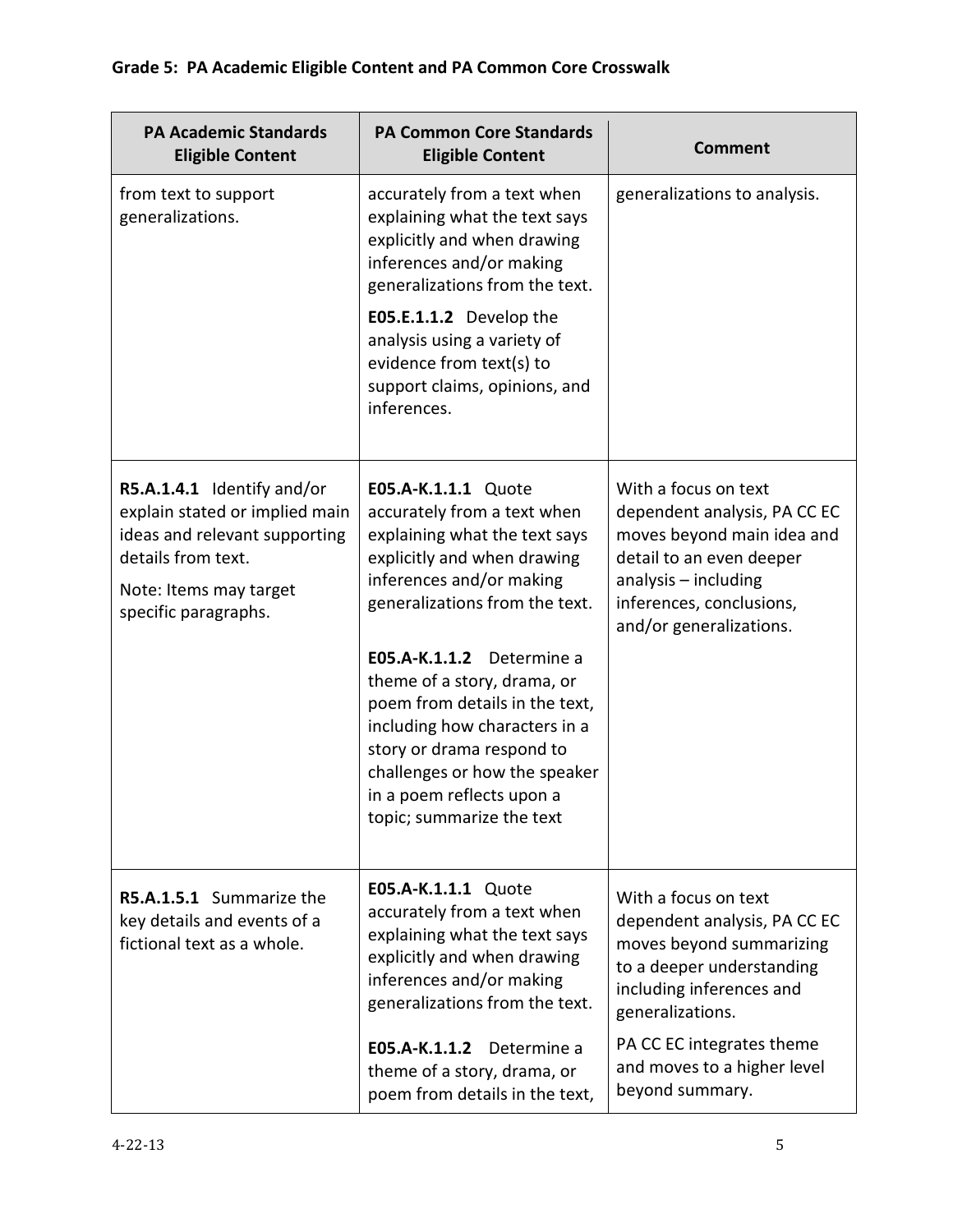| <b>PA Academic Standards</b><br><b>Eligible Content</b>                                                                                           | <b>PA Common Core Standards</b><br><b>Eligible Content</b>                                                                                                                                                                                                                                                                                                                                                               | <b>Comment</b>                                                                                                                                                                                          |
|---------------------------------------------------------------------------------------------------------------------------------------------------|--------------------------------------------------------------------------------------------------------------------------------------------------------------------------------------------------------------------------------------------------------------------------------------------------------------------------------------------------------------------------------------------------------------------------|---------------------------------------------------------------------------------------------------------------------------------------------------------------------------------------------------------|
|                                                                                                                                                   | including how characters in a<br>story or drama respond to<br>challenges or how the speaker<br>in a poem reflects upon a<br>topic;<br>summarize the text<br>E05.A-K.1.1.3 Compare and<br>contrast two or more<br>characters, settings, or events<br>in a story, drama, or poem,<br>drawing on specific details in<br>the text (e.g. how characters<br>interact)                                                          | This interaction of elements is<br>more sophisticated. It<br>requires students to look<br>more closely at text, using<br>specific details when<br>comparing and contrasting<br>elements.                |
| R5.A.1.6.1 Identify the<br>author's intended purpose of<br>text.                                                                                  | E05.A-C.2.1.1 Describe how<br>a narrator's or speaker's point<br>of view influences how events<br>are described; describe an<br>author's purpose of a text and<br>explain how it is conveyed in<br>the text.<br>$E05.E.1.1.1$ Introduce text(s)<br>for the intended audience,<br>state a topic, and create an<br>organizational structure in<br>which ideas are logically<br>grouped to support the<br>writer's purpose. | Drawn from the Evidence-<br>Based Analysis of Text PA CC<br>Eligible Content, these two<br>statements engage the<br>student in both text analysis<br>and demonstrating the<br>understanding in writing. |
| R5.A.1.6.2 Identify, explain,<br>and/or describe examples of<br>text that support the author's<br>intended purpose.<br>Note: narrative and poetic | E05.A-C.2.1.1 Describe how<br>a narrator's or speaker's point<br>of view influences how events<br>are described; describe an<br>author's purpose of a text and                                                                                                                                                                                                                                                           | The PA CC EC statement offers<br>more specificity.                                                                                                                                                      |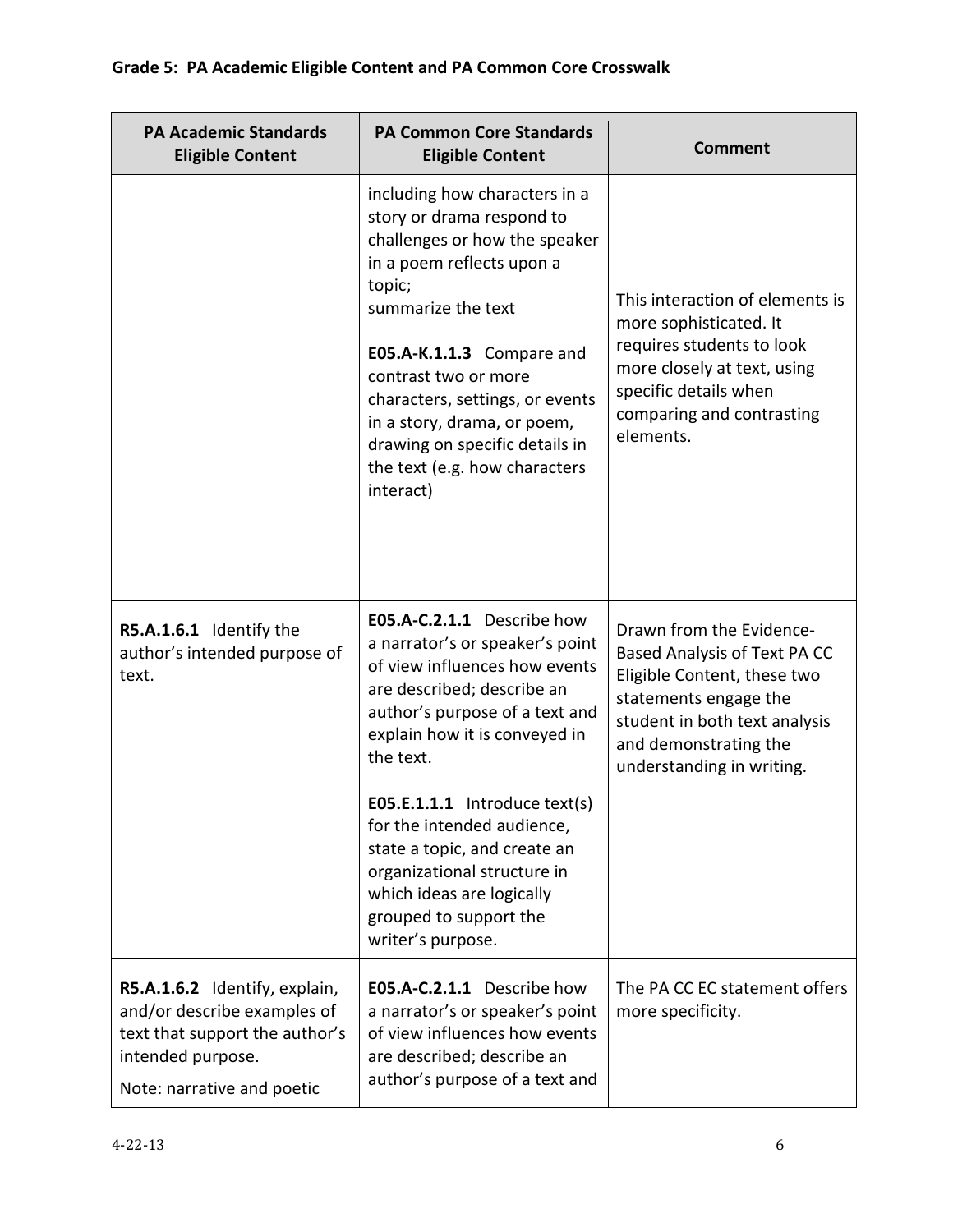| <b>PA Academic Standards</b><br><b>Eligible Content</b>                                     | <b>PA Common Core Standards</b><br><b>Eligible Content</b>                                                                                                                                                                                                                                  | <b>Comment</b>                                                                                                                                               |
|---------------------------------------------------------------------------------------------|---------------------------------------------------------------------------------------------------------------------------------------------------------------------------------------------------------------------------------------------------------------------------------------------|--------------------------------------------------------------------------------------------------------------------------------------------------------------|
| text                                                                                        | explain how it is conveyed in<br>the text.                                                                                                                                                                                                                                                  |                                                                                                                                                              |
|                                                                                             | <b>Comprehension and Reading Skills</b><br>Understand Nonfiction Appropriate to Grade Level - Vocabulary (PA Academic Standards)<br><b>Vocabulary Acquisition and Use (PA CC Standards)</b>                                                                                                 |                                                                                                                                                              |
| connotations.                                                                               | While both sets of Eligible Content statements focus on unlocking meaning of words, PA CC<br>notes a variety of strategies: using context, Latin origins, word relationships, and                                                                                                           |                                                                                                                                                              |
| R5.A.2.1.1 Identify and/or<br>interpret meaning of multiple-<br>meaning words used in text. | E05.B-V.4.1.1 Determine or<br>clarify the meaning of<br>unknown and multiple-<br>meaning words and phrases<br>based on grade 5 reading and<br>content, choosing flexibly<br>from a range of strategies.                                                                                     | PA CC Eligible Content focuses<br>on strategies: use of context<br>and knowledge of Greek and<br>Latin affixes and roots.                                    |
|                                                                                             | a. Use context (e.g.,<br>cause/effect relationships and<br>comparisons in text) as a clue<br>to the meaning of a word or<br>phrase.                                                                                                                                                         |                                                                                                                                                              |
|                                                                                             | b. Use common, grade-<br>appropriate Greek and Latin<br>affixes and roots as clues to<br>the meaning of a word (e.g.,<br>photograph, photosynthesis).                                                                                                                                       |                                                                                                                                                              |
| R5.A.2.1.2 Identify and/or<br>interpret meaning of content-<br>specific words used in text. | E05.B-V.4.1.1 Determine or<br>clarify the meaning of<br>unknown and multiple-<br>meaning words and phrases<br>based on grade 5 reading and<br>content, choosing flexibly<br>from a range of strategies.<br>c. Determine the meaning of<br>general academic and<br>domain-specific words and | This lengthy list of PA EC<br>statements is far more<br>detailed and requires more<br>complex thinking than the PA<br><b>Academic Standard</b><br>statement. |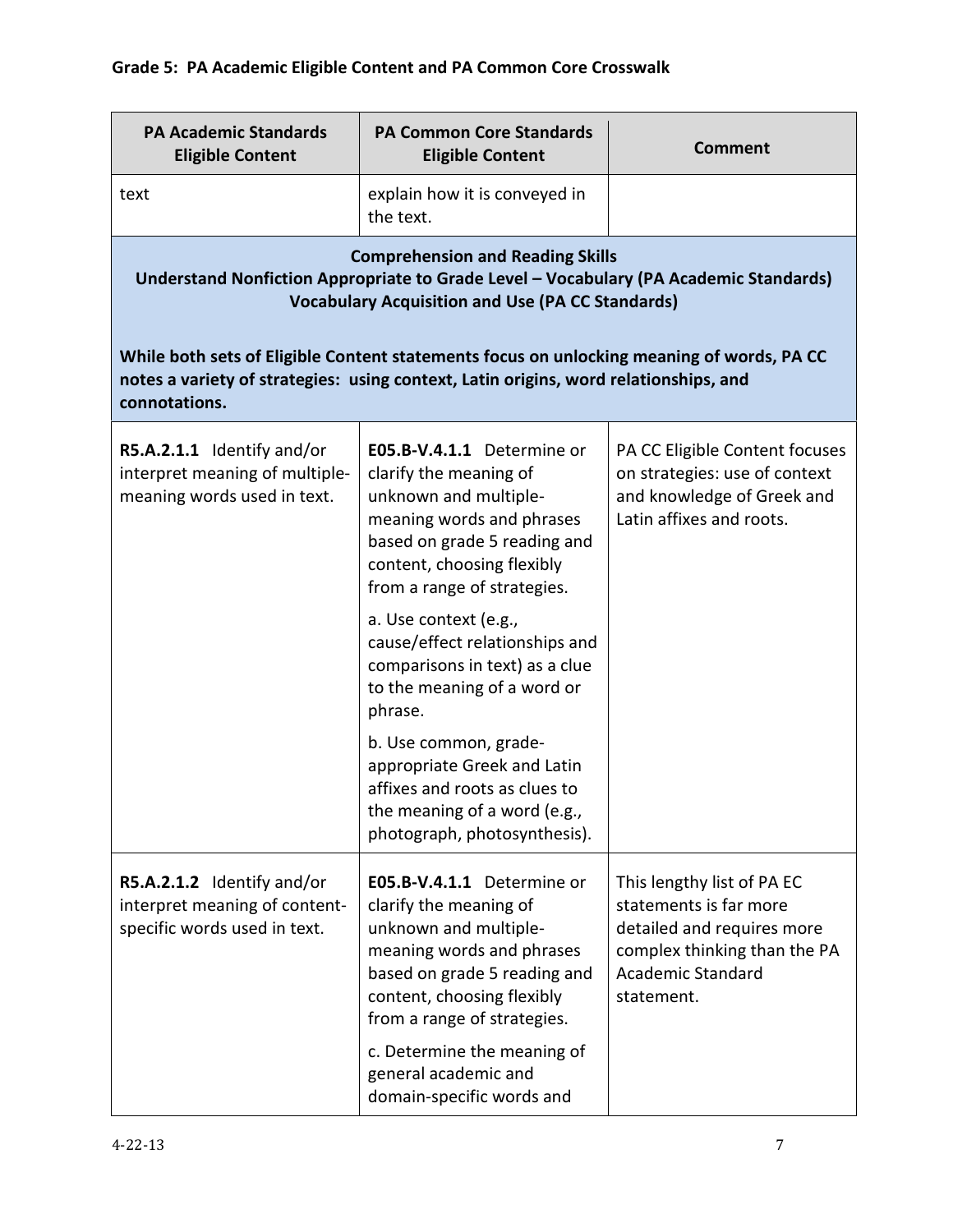| <b>PA Academic Standards</b><br><b>Eligible Content</b>                                                                                                                                         | <b>PA Common Core Standards</b><br><b>Eligible Content</b>                                                                                                                                         | <b>Comment</b>                                                                                        |
|-------------------------------------------------------------------------------------------------------------------------------------------------------------------------------------------------|----------------------------------------------------------------------------------------------------------------------------------------------------------------------------------------------------|-------------------------------------------------------------------------------------------------------|
|                                                                                                                                                                                                 | phrases used in a text.<br>E05.B-V.4.1.2 Demonstrate<br>understanding of figurative<br>language, word relationships,<br>and nuances in word<br>meanings.                                           |                                                                                                       |
|                                                                                                                                                                                                 | a .Interpret Figurative<br>language (simile, metaphor,<br>personification) in context                                                                                                              |                                                                                                       |
|                                                                                                                                                                                                 | b. Recognize and explain the<br>meaning of common idioms,<br>adages, and proverbs.                                                                                                                 |                                                                                                       |
|                                                                                                                                                                                                 | c. Use the relationship<br>between particular words<br>(e.g., synonyms, antonyms,<br>homographs) to better<br>understand each of the<br>words.                                                     |                                                                                                       |
| R5.A.2.2.1 Identify how the<br>meaning of a word is changed<br>when an affix is added;<br>identify the meaning of a<br>word from the text with an<br>affix.                                     | E05.B-V.4.1.1 Determine or<br>clarify the meaning of<br>unknown and multiple-<br>meaning words and phrases<br>based on grade 5 reading and<br>content, choosing flexibly a<br>range of strategies. | Essentially very similar, PA CC<br>EC includes references to<br>Greek and Latin roots and<br>affixes. |
| Note: Affixes will be limited to<br>prefixes: pre-, dis-, mis-, non-,<br>inter-, extra-, post-, super-,<br>sub-; suffixes: -less, -ble, -ly, -<br>or, -ness, -ment, -er, -ship, -<br>tion, -en. | b. Use common, grade<br>appropriate Greek and Latin<br>affixes and roots as clues to<br>the meaning of a word (e.g.,<br>photograph, photosynthesis)                                                |                                                                                                       |
| R5.A.2.2.2 Define and/or<br>apply how the meaning of<br>words or phrases changes                                                                                                                | E05.B-V.4.1.1 Determine or<br>clarify the meaning of<br>unknown and multiple-                                                                                                                      | PA CC Eligible Content<br>addresses context very<br>explicitly with multiple                          |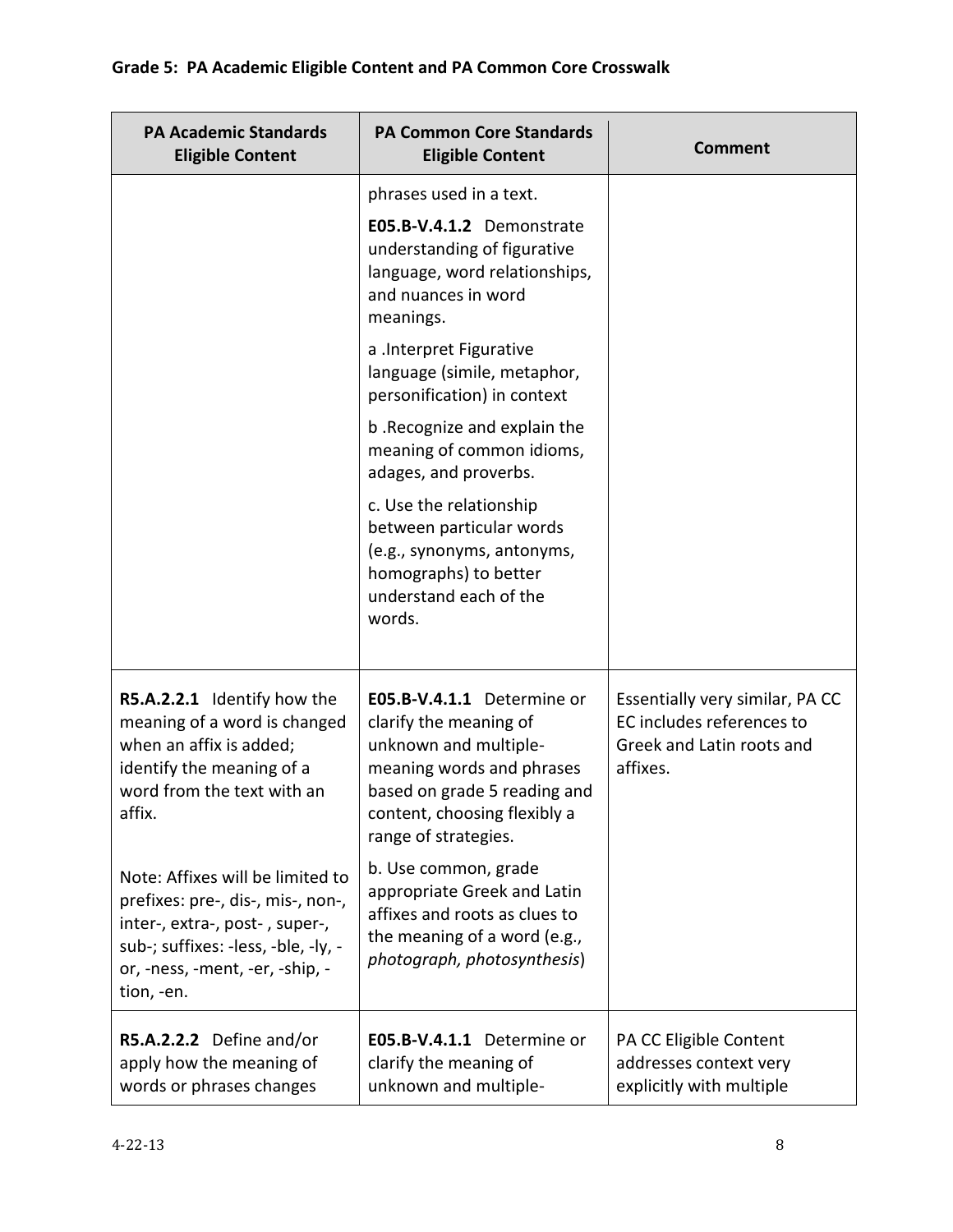| <b>PA Academic Standards</b><br><b>Eligible Content</b>        | <b>PA Common Core Standards</b><br><b>Eligible Content</b>                                                                                                    | <b>Comment</b> |
|----------------------------------------------------------------|---------------------------------------------------------------------------------------------------------------------------------------------------------------|----------------|
| when using context clues<br>given in explanatory<br>sentences. | meaning words and phrases<br>based on grade 5 reading and<br>content, choosing flexibly a<br>range of strategies.                                             | strategies.    |
|                                                                | a. Use context (e.g.,<br>cause/effect<br>relationships and<br>comparisons in text) as<br>a clue to the meaning<br>of a word or phrase                         |                |
|                                                                | b. Use common, grade-<br>appropriate Greek and<br>Latin affixes and roots<br>as clues to the<br>meaning of a word<br>(e.g.,<br>photograph/photosynt<br>hesis) |                |
|                                                                | c. Determine the<br>meaning of general<br>academic and domain-<br>specific words and<br>phrases used in a text.                                               |                |
|                                                                | E05.B-V.4.1.2 Demonstrate<br>understanding of figurative<br>language, word relationships,<br>and nuances in word<br>meanings.                                 |                |
|                                                                | a. Interpret figurative<br>language (simile, metaphor,<br>personification) in context                                                                         |                |
|                                                                | b. Recognize and explain the<br>meaning of common idioms,<br>adages, and proverbs.                                                                            |                |
|                                                                | c. Use the relationship<br>between particular words                                                                                                           |                |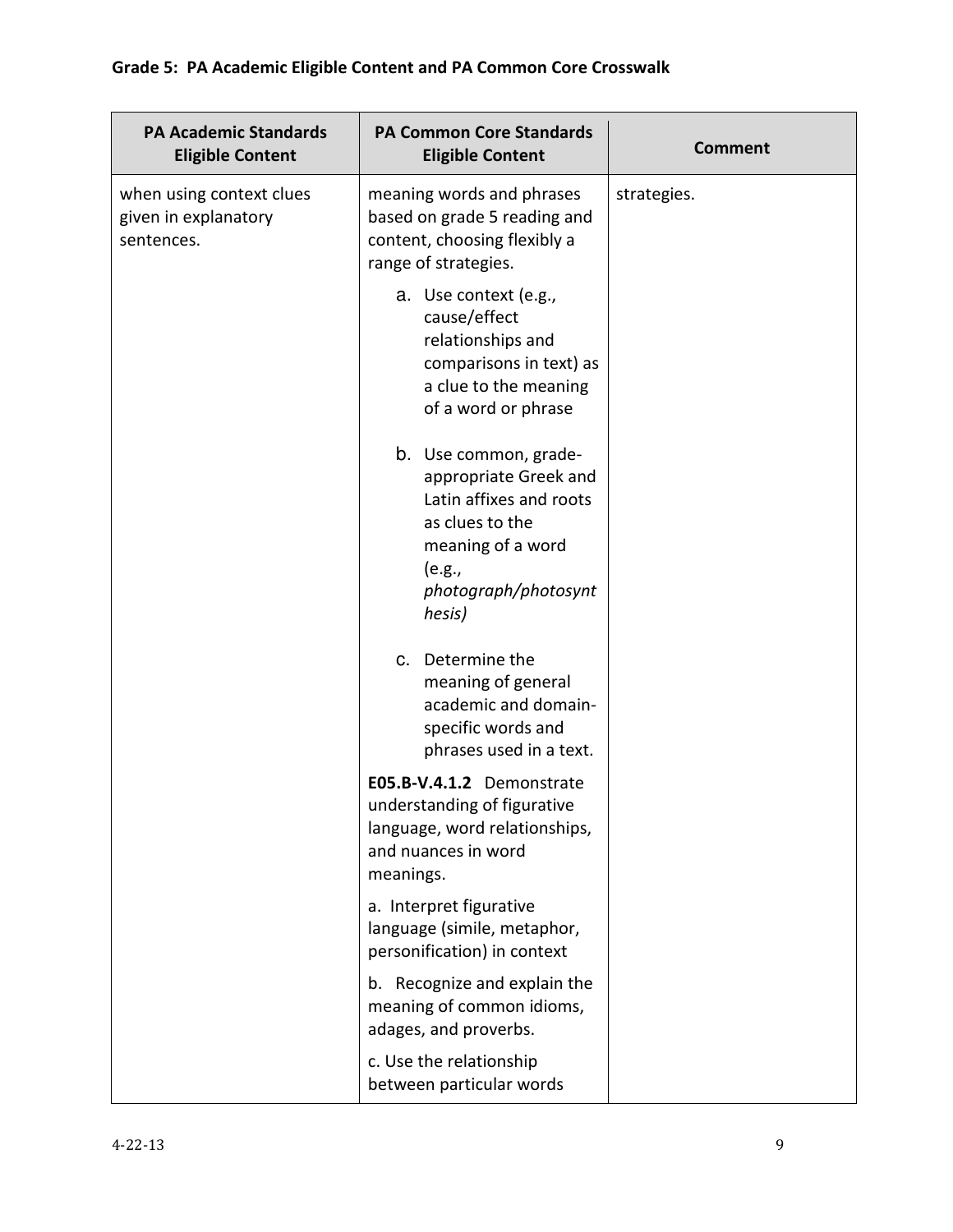| <b>PA Academic Standards</b><br><b>Eligible Content</b>                                                                                                                               | <b>PA Common Core Standards</b><br><b>Eligible Content</b>                                                                                                                                                                                                                                                           | <b>Comment</b>                                                                                                                                                                                                                                                                  |
|---------------------------------------------------------------------------------------------------------------------------------------------------------------------------------------|----------------------------------------------------------------------------------------------------------------------------------------------------------------------------------------------------------------------------------------------------------------------------------------------------------------------|---------------------------------------------------------------------------------------------------------------------------------------------------------------------------------------------------------------------------------------------------------------------------------|
|                                                                                                                                                                                       | (e.g., synonyms, antonyms,<br>homographs) to better<br>understand each of the<br>words.                                                                                                                                                                                                                              |                                                                                                                                                                                                                                                                                 |
| <b>Comprehension and Reading Skills</b><br>Understand Nonfiction Appropriate to Grade Level - Text Analysis (PA Academic Standards)<br><b>Key Ideas and Details (PA CC Standards)</b> |                                                                                                                                                                                                                                                                                                                      |                                                                                                                                                                                                                                                                                 |
| a deeper analysis.                                                                                                                                                                    | PA CC Eligible Content employs the term Informational Text. It not only relies heavily on text<br>based evidence but generally demands a higher level of thinking - beyond citing evidence to                                                                                                                        |                                                                                                                                                                                                                                                                                 |
| R5.A.2.3.1 Make inferences<br>and/or draw conclusions<br>based on information from<br>text.                                                                                           | E05.B-K.1.1.1 Quote<br>accurately from a text when<br>explaining what the text says<br>explicitly and when drawing<br>inferences and/or making<br>generalizations from the text.<br>E05.E1.1.2 Develop the<br>analysis using a variety of<br>evidence from text(s) to<br>support claims, opinions, and<br>inferences | PA CC EC extends beyond<br>inferencing to analyzing text<br>more deeply. Textual<br>evidence is an instructional<br>shift evident throughout PA<br>CC.<br>PA CC EC moves beyond<br>generalizations to analysis,<br>reflection, and research -<br>perhaps a deeper look at text. |
| R5.A.2.3.2 Cite evidence<br>from text to support<br>generalizations.                                                                                                                  | E05.B-K.1.1.1 Quote<br>accurately from a text when<br>explaining what the text says<br>explicitly and when drawing<br>inferences and/or making<br>generalizations from the text.<br>E05.E1.1.2 Develop the<br>analysis using a variety of<br>evidence from text(s) to<br>support claims, opinions, and<br>inferences | PA CC EC extends beyond<br>inferencing to analyzing text<br>more deeply. Textual<br>evidence is an instructional<br>shift evident throughout PA<br>CC.<br>PA CC EC moves beyond<br>generalizations to analysis,<br>reflection, and research -                                   |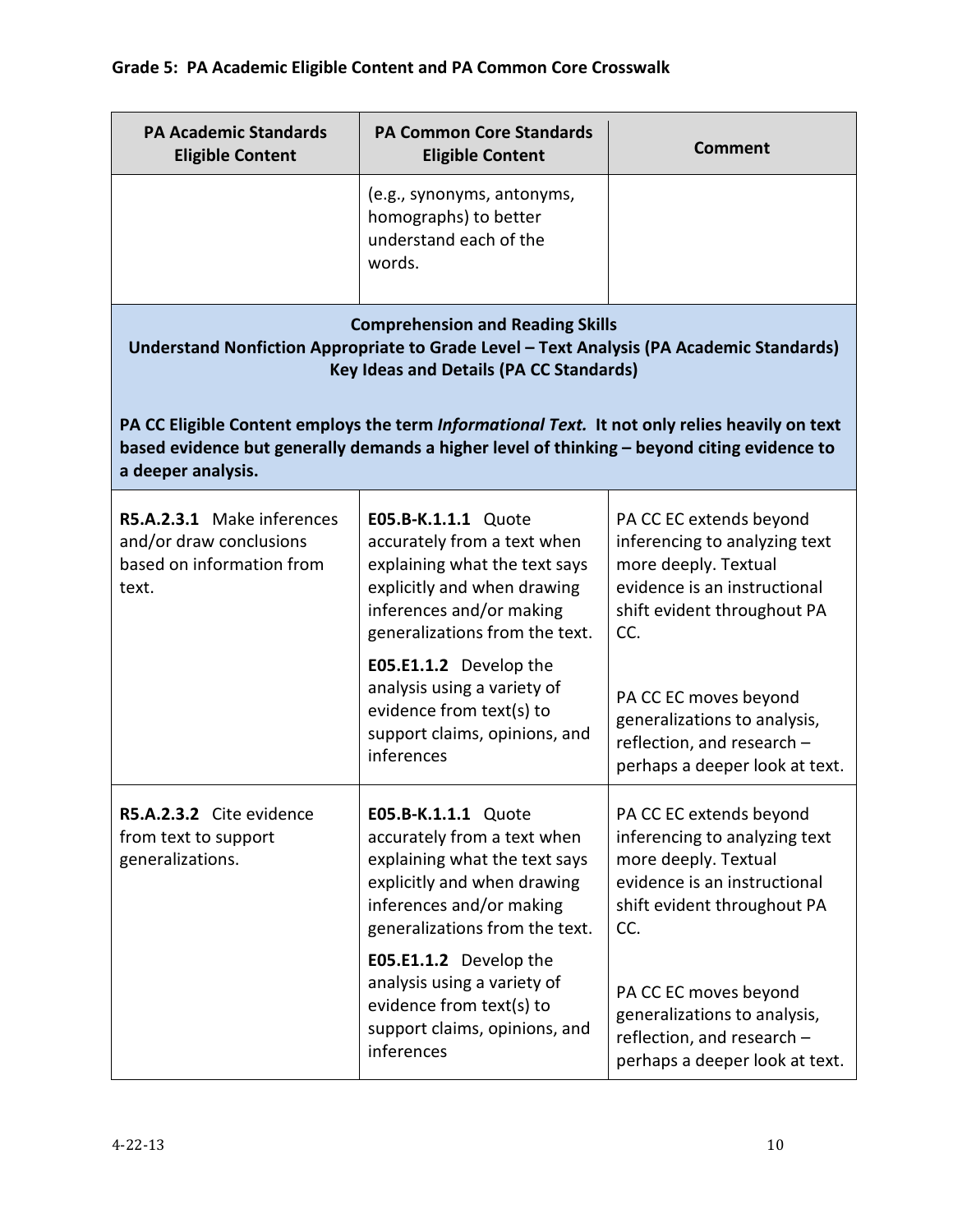| <b>PA Academic Standards</b><br><b>Eligible Content</b>                                                                                                               | <b>PA Common Core Standards</b><br><b>Eligible Content</b>                                                                                                                                                                                                                                                                                                                                                                                                                                                                                                                      | <b>Comment</b>                                                                                                                                                                                                                                                                                                                                                                                 |
|-----------------------------------------------------------------------------------------------------------------------------------------------------------------------|---------------------------------------------------------------------------------------------------------------------------------------------------------------------------------------------------------------------------------------------------------------------------------------------------------------------------------------------------------------------------------------------------------------------------------------------------------------------------------------------------------------------------------------------------------------------------------|------------------------------------------------------------------------------------------------------------------------------------------------------------------------------------------------------------------------------------------------------------------------------------------------------------------------------------------------------------------------------------------------|
| R5.A.2.4.1 Identify and/or<br>explain stated or implied main<br>ideas and relevant supporting<br>details from text.<br>Note: Items may target<br>specific paragraphs. | E05.B-K.1.1.1 Quote<br>accurately from a text when<br>explaining what the text says<br>explicitly and when drawing<br>inferences and/or making<br>generalizations from the text.<br>E05.B-K.1.1.2 Determine two<br>or more main ideas of a text<br>and explain how they are<br>supported by key details;<br>summarize the text.<br>E05.B-K.1.1.3 Explain the<br>relationships or interactions<br>between two or more<br>individuals, events, ideas,<br>steps, or concepts in a<br>historical, scientific, or<br>technical text based on<br>specific information in the<br>text. | These three PA Eligible<br>Content statements support<br>the two similar PA Academic<br><b>Standard Eligible Content</b><br>statements. The heightened<br>PA CC statements focus on<br>evidence from text and a<br>more in-depth analysis. (Note<br>that the first PA CC<br>statements are drawn from<br><b>Evidence Analysis of Text and</b><br>focuses on responding to text<br>in writing.) |
| R5.A.2.5.1 Summarize the<br>major points, processes, and<br>events of a nonfictional text.                                                                            | E05.B-K.1.1.1 Quote<br>accurately from a text when<br>explaining what the text says<br>explicitly and when drawing<br>inferences and/or making<br>generalizations from the text.<br>E05.B-K.1.1.2 Determine two<br>or more main ideas of a text<br>and explain how they are<br>supported by key details;<br>summarize the text.<br>E05.B-K.1.1.3 Explain the<br>relationships or interactions<br>between two or more                                                                                                                                                            | These three PA Eligible<br>Content statements support<br>the two similar PA Academic<br><b>Standard Eligible Content</b><br>statements. The heightened<br>PA CC statements focus on<br>evidence from text and a<br>more in-depth analysis. (Note<br>that the first PA CC statement<br>is drawn from Evidence<br>Analysis of Text and focuses<br>on responding to text in<br>writing.)          |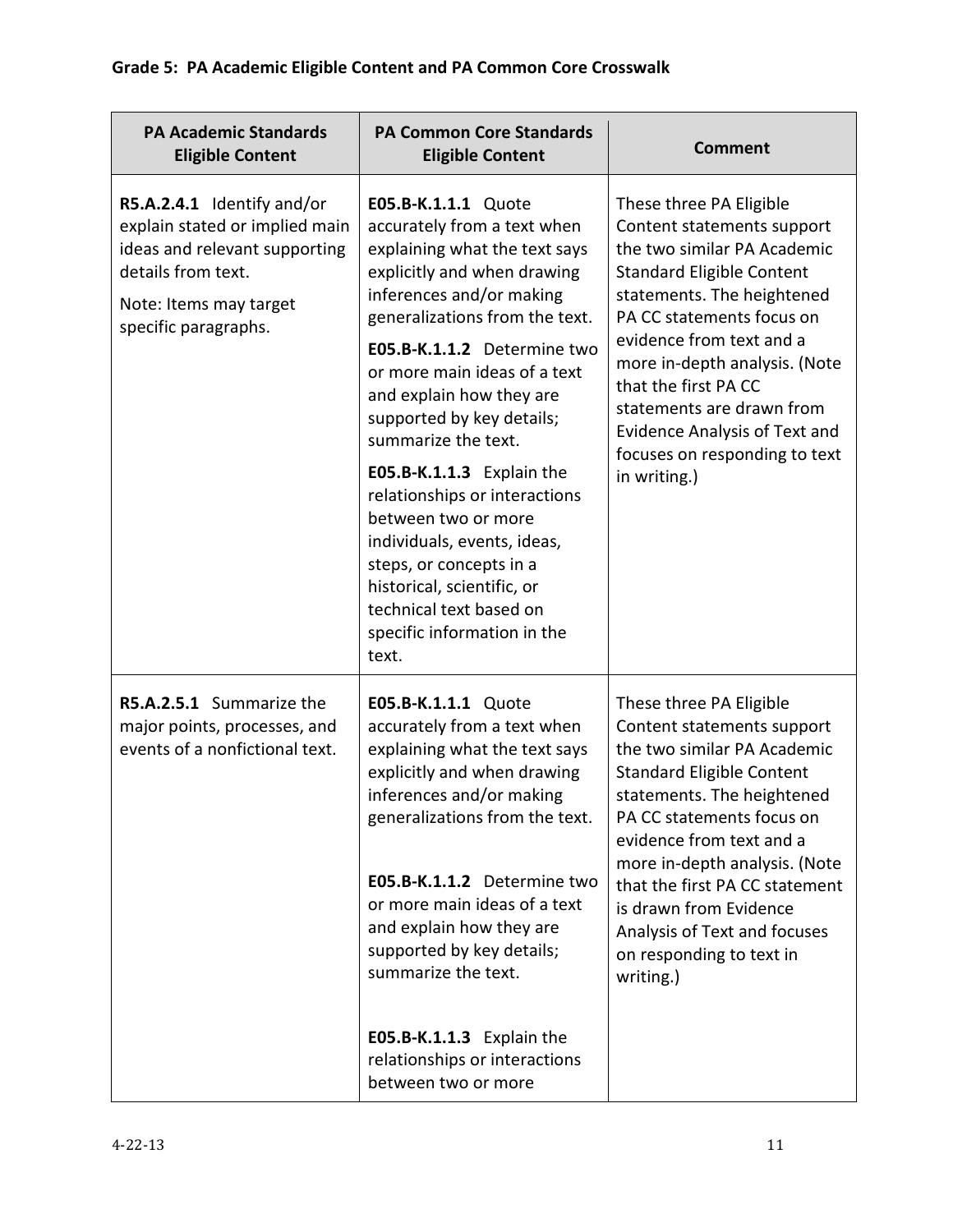| <b>PA Academic Standards</b><br><b>Eligible Content</b>                                                                                                                                                                                                    | <b>PA Common Core Standards</b><br><b>Eligible Content</b>                                                                                                                                                                                                                                                                                                                                                                                                                                                                                                                                                                                                                             | <b>Comment</b>                                                                                                                           |
|------------------------------------------------------------------------------------------------------------------------------------------------------------------------------------------------------------------------------------------------------------|----------------------------------------------------------------------------------------------------------------------------------------------------------------------------------------------------------------------------------------------------------------------------------------------------------------------------------------------------------------------------------------------------------------------------------------------------------------------------------------------------------------------------------------------------------------------------------------------------------------------------------------------------------------------------------------|------------------------------------------------------------------------------------------------------------------------------------------|
|                                                                                                                                                                                                                                                            | individuals, events, ideas,<br>steps, or concepts in a<br>historical, scientific, or<br>technical text based on<br>specific information in the<br>text.                                                                                                                                                                                                                                                                                                                                                                                                                                                                                                                                |                                                                                                                                          |
| R5.A.2.6.1 Identify the<br>author's intended purpose of<br>text.                                                                                                                                                                                           | E05.B-C.3.1.1 Explain how an<br>author uses reasons and<br>evidence to support particular<br>points in a text, identifying<br>which reasons and evidence<br>support which point(s).                                                                                                                                                                                                                                                                                                                                                                                                                                                                                                    | The PA CC Eligible Content<br>extends author's purpose to a<br>deeper analysis of how the<br>author has communicated<br>his/her purpose. |
| R5.A.2.6.2 Identify, explain,<br>and/or describe examples of<br>text that support the author's<br>intended purpose.<br>Note: informational,<br>persuasive, biographical,<br>instructional (practical/how-<br>to/advertisement) and<br>editorial/essay text | E05.B-C.3.1.1 Explain how an<br>author uses reasons and<br>evidence to support particular<br>points in a text, identifying<br>which reasons and evidence<br>support which point(s)<br>E05.B-C.2.1.1 Analyze<br>multiple accounts of the same<br>event or topic, noting<br>important similarities and<br>differences in the point of<br>view they represent.<br>E05.B-C 2.1.2 Integrate<br>information from several texts<br>on the same topic in order to<br>demonstrate subject<br>knowledge.<br>$E.05.E.1.1.1$ Introduce text(s)<br>for the intended audience,<br>state a topic, and create an<br>organizational structure in<br>which ideas are logically<br>grouped to support the | The PA CC Eligible Content<br>extends author's purpose to a<br>deeper analysis of how the<br>author has communicated<br>his/her purpose. |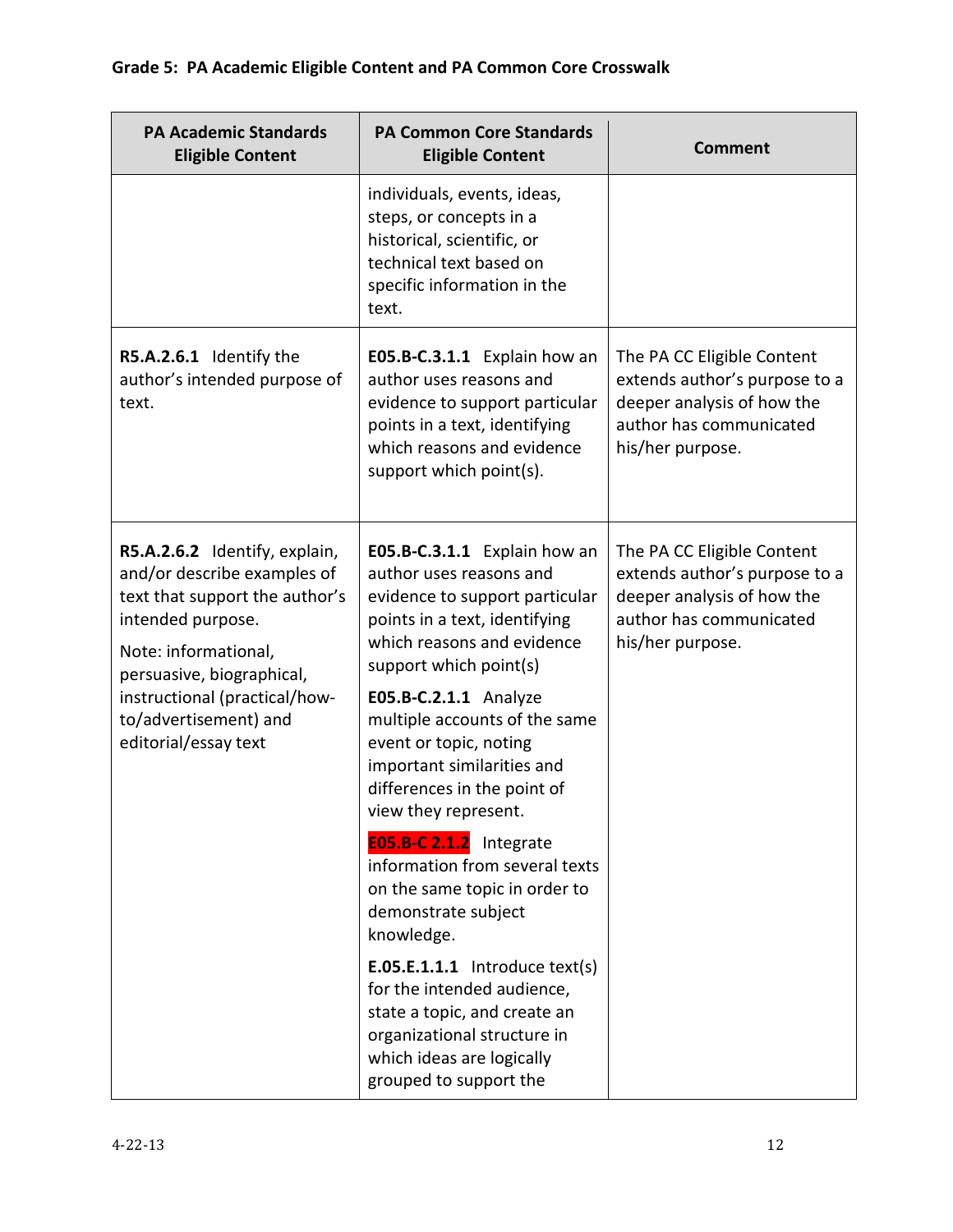| <b>PA Academic Standards</b><br><b>Eligible Content</b>                                                                                                                                                                                                                                                                                                                                                                                                                                                                                                    | <b>PA Common Core Standards</b><br><b>Eligible Content</b>                                                                                                                                                                                                                                                                                                                                                                                                                                                                                                                                   | <b>Comment</b>                                                                                                                                                       |
|------------------------------------------------------------------------------------------------------------------------------------------------------------------------------------------------------------------------------------------------------------------------------------------------------------------------------------------------------------------------------------------------------------------------------------------------------------------------------------------------------------------------------------------------------------|----------------------------------------------------------------------------------------------------------------------------------------------------------------------------------------------------------------------------------------------------------------------------------------------------------------------------------------------------------------------------------------------------------------------------------------------------------------------------------------------------------------------------------------------------------------------------------------------|----------------------------------------------------------------------------------------------------------------------------------------------------------------------|
|                                                                                                                                                                                                                                                                                                                                                                                                                                                                                                                                                            | writer's purpose.<br><b>E. 05.E.1.1.2</b> Develop the<br>analysis using a variety of<br>evidence from text(s) to<br>support claims, opinions, and<br>inferences.                                                                                                                                                                                                                                                                                                                                                                                                                             |                                                                                                                                                                      |
| <b>Interpretation and Analysis of Fictional and Nonfictional Text</b><br><b>Understand Components Within and Between Texts (PA Academic Standards)</b><br><b>Key Ideas and Details (PA CC Standards)</b><br><b>Understand Literary Devices in Fictional and Nonfictional Text</b><br><b>Understand Concepts and Organization of Nonfictional Text</b>                                                                                                                                                                                                      |                                                                                                                                                                                                                                                                                                                                                                                                                                                                                                                                                                                              |                                                                                                                                                                      |
| R5.B.1.1.1 Identify, explain,<br>interpret, compare, describe,<br>and/or analyze, components<br>of fiction and literary<br>nonfiction.                                                                                                                                                                                                                                                                                                                                                                                                                     | E05.A-K.1.1.2 Determine a<br>theme of a story, drama, or<br>poem from details in the text,<br>Including how characters in a<br>story or drama respond to<br>challenges or how the speaker                                                                                                                                                                                                                                                                                                                                                                                                    | The elements of literature are<br>very similar in both sets of<br>Eligible Content; however,<br>there are some differences.                                          |
| Character (may also be called<br>narrator, speaker, subject of a<br>biography):<br>Identify, explain, interpret,<br>compare, describe, and/or<br>analyze character actions,<br>motives, dialogue,<br>emotions/feelings, traits, and<br>relationships among<br>characters within fictional or<br>literary nonfictional text.<br>Identify, explain, interpret,<br>compare, describe, and/or<br>analyze the relationship<br>between characters and other<br>components of text.<br>Setting:<br>Identify, explain, interpret,<br>compare, and/or describe, the | in a poem reflects upon a<br>topic; summarize the text.<br>E05.A-K.1.1.3 Compare and<br>contrast two or more<br>characters, settings, or events<br>in a story, drama, or poem,<br>drawing on specific details in<br>the text (e.g., how characters<br>interact).<br>E05.B-K.1.1.2 Determine two<br>or more main ideas of a text<br>and explain how they are<br>supported by key details;<br>summarize the text.<br>E05.B-K.1.1.3 Explain the<br>relationships or interactions<br>between two or more<br>individuals, events, ideas,<br>steps, or concepts in a<br>historical, scientific, or | Example:<br>The interplay of elements<br>highlights the importance of<br>the interaction of story<br>elements rather than<br>analyzing each element in<br>isolation. |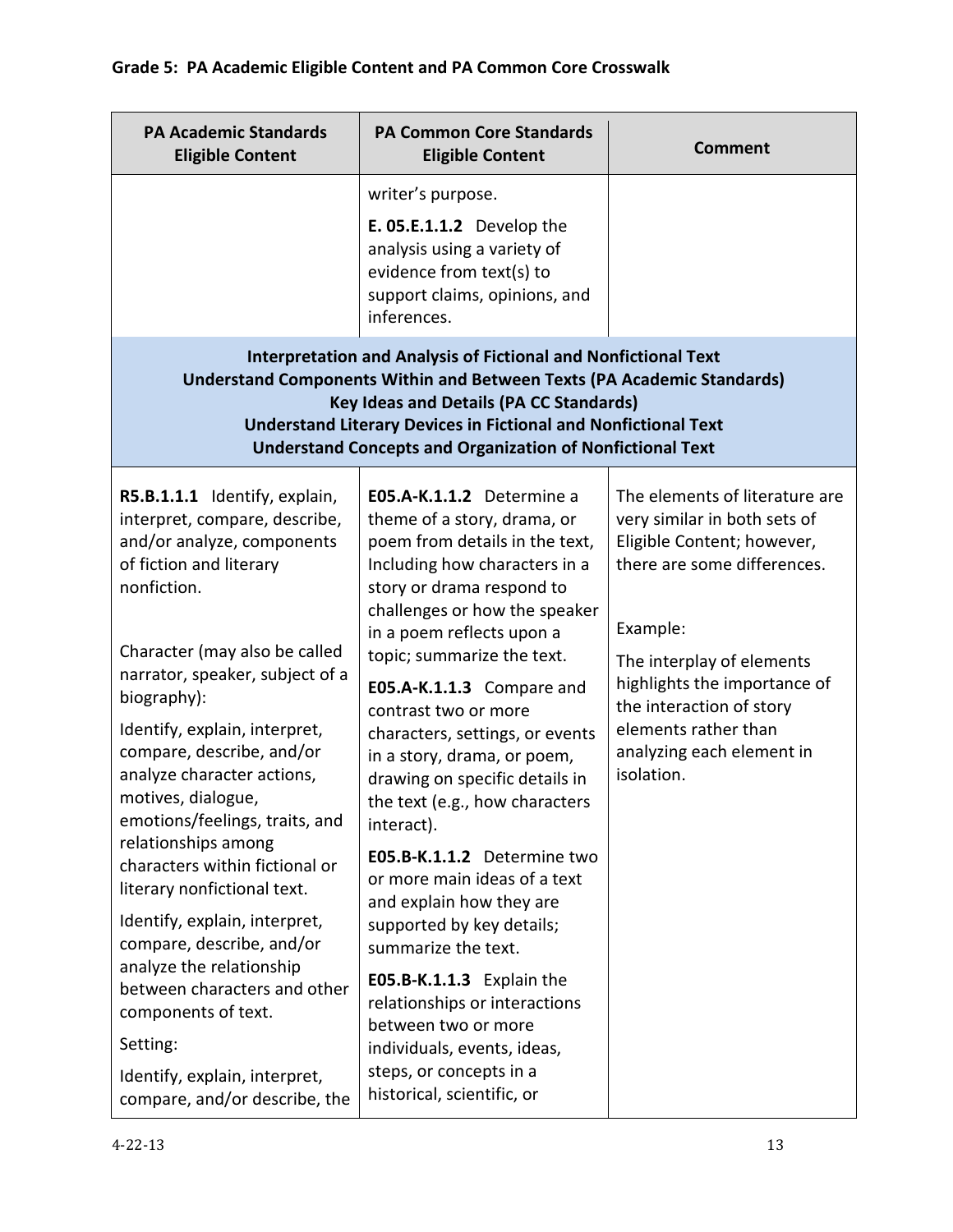| <b>PA Academic Standards</b><br><b>Eligible Content</b>                                                                                               | <b>PA Common Core Standards</b><br><b>Eligible Content</b>                                                                                                                                                | <b>Comment</b>                                        |
|-------------------------------------------------------------------------------------------------------------------------------------------------------|-----------------------------------------------------------------------------------------------------------------------------------------------------------------------------------------------------------|-------------------------------------------------------|
| setting of fiction or literary<br>nonfiction.<br>Identify, explain, interpret,                                                                        | technical text based on<br>specific information in the<br>text.                                                                                                                                           |                                                       |
| compare, describe, and/or<br>analyze, the relationship<br>between setting and other<br>components of text.                                            | E05.A-C.2.1.1 Describe how<br>a narrator's or speaker's point<br>of view influences how events<br>are described; describe an<br>author's purpose of a text and<br>explain how it is conveyed in           |                                                       |
| Plot (may also be called<br>action):                                                                                                                  | the text.                                                                                                                                                                                                 |                                                       |
| Identify, explain, interpret,<br>compare, describe, and/or<br>analyze elements of the plot<br>(conflict, rising action, climax<br>and/or resolution). | E05.A-C.3.1.1 Compare and<br>contrast stories in the same<br>genre on their approaches to<br>similar themes and topics.<br>Note: "Stories" means<br>narration of events told<br>through the text types of |                                                       |
| Identify, explain, interpret,<br>compare, describe, and/or<br>analyze the relationship                                                                | stories, dramas, or poems.                                                                                                                                                                                |                                                       |
| between elements of the plot<br>and other components of<br>text.                                                                                      | E05.B-C.2.1.1 Analyze<br>multiple accounts of the same<br>event or topic, noting<br>important similarities and<br>differences in the point of                                                             |                                                       |
| Theme:                                                                                                                                                | view they represent.                                                                                                                                                                                      |                                                       |
| Identify, explain, interpret,<br>compare, describe, and/or<br>analyze the theme of fiction<br>or literary nonfiction.                                 |                                                                                                                                                                                                           |                                                       |
| Identify, explain, interpret,<br>compare, describe, and/or<br>analyze the relationship<br>between the theme and other<br>components of text.          |                                                                                                                                                                                                           |                                                       |
| R5.B.1.2.1 Identify, explain,<br>interpret, compare, describe,                                                                                        | E05.A-C.3.1.1 Compare and<br>contrast stories in the same                                                                                                                                                 | Both PA and CC Eligible<br>Content statements address |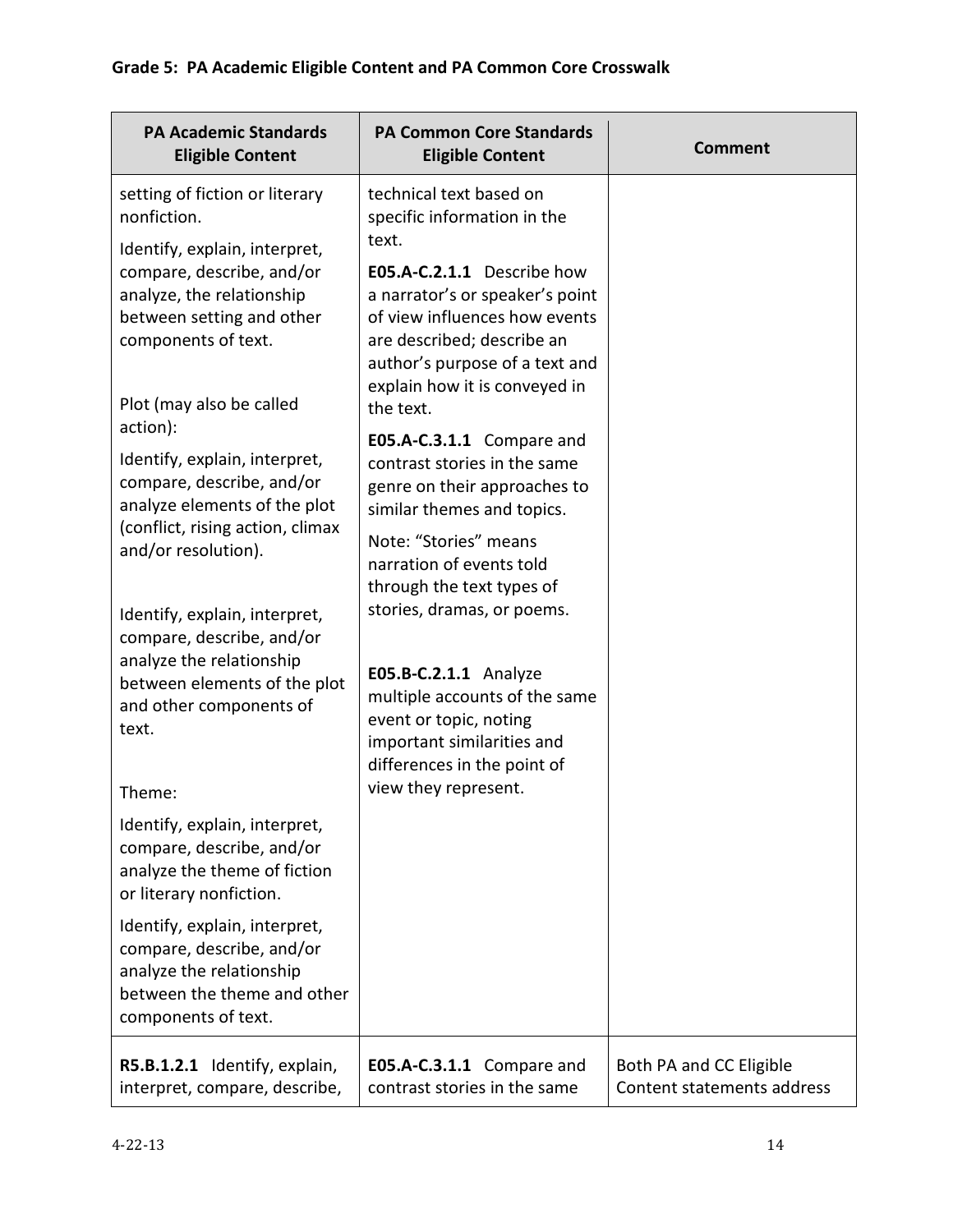| <b>PA Academic Standards</b><br><b>Eligible Content</b>                                                | <b>PA Common Core Standards</b><br><b>Eligible Content</b>                                                                                                                                                                                                                                                                                                                                                                                                 | <b>Comment</b>                                                                                                                                                                                                                                              |
|--------------------------------------------------------------------------------------------------------|------------------------------------------------------------------------------------------------------------------------------------------------------------------------------------------------------------------------------------------------------------------------------------------------------------------------------------------------------------------------------------------------------------------------------------------------------------|-------------------------------------------------------------------------------------------------------------------------------------------------------------------------------------------------------------------------------------------------------------|
| and/or analyze connections<br>between texts.                                                           | genre on their approaches to<br>similar themes and topics.<br>Note: "Stories" means<br>narration of events told<br>through the text types of<br>stories, dramas, or poems.<br>E05.B-C.3.1.2 Integrate<br>information from several texts<br>on the same topic in order to<br>demonstrate subject<br>knowledge.                                                                                                                                              | connections; however, PA CC<br>Eligible Content is more<br>specific and asks for more<br>detail than previously<br>required.                                                                                                                                |
| R5.B.2.1.1 Identify, explain,<br>interpret, and/or describe<br>examples of personification in<br>text. | E05.A-V.4.1.2 Demonstrate<br>understanding of figurative<br>language, word relationships,<br>and nuances in word<br>meanings.<br>a. Interpret figurative<br>language (e.g., simile,<br>metaphor, personification) in<br>context.<br>E05.B-V.4.1.2 Demonstrate<br>understanding of figurative<br>language, word relationships,<br>and nuances in word<br>meanings.<br>a .Interpret Figurative<br>language (simile, metaphor,<br>personification) in context | The first PA CC Eligible<br>Content statement (E05.A-<br>$V.4.1.2$ ) refers to<br>informational text while the<br>second (E05.B-V.4.1.2) refers<br>to literature.<br>PA CC EC includes figurative<br>language, word relationships,<br>and nuances of words. |
| R5.B.2.1.2 Identify, interpret,<br>and/or describe examples of<br>similes in text.                     | E05.A-V.4.1.2 Demonstrate<br>understanding of figurative<br>language, word relationships,<br>and nuances in word                                                                                                                                                                                                                                                                                                                                           | The first PA CC Eligible<br>Content statement (E05.A-<br>$V.4.1.2$ ) refers to<br>informational text while the                                                                                                                                              |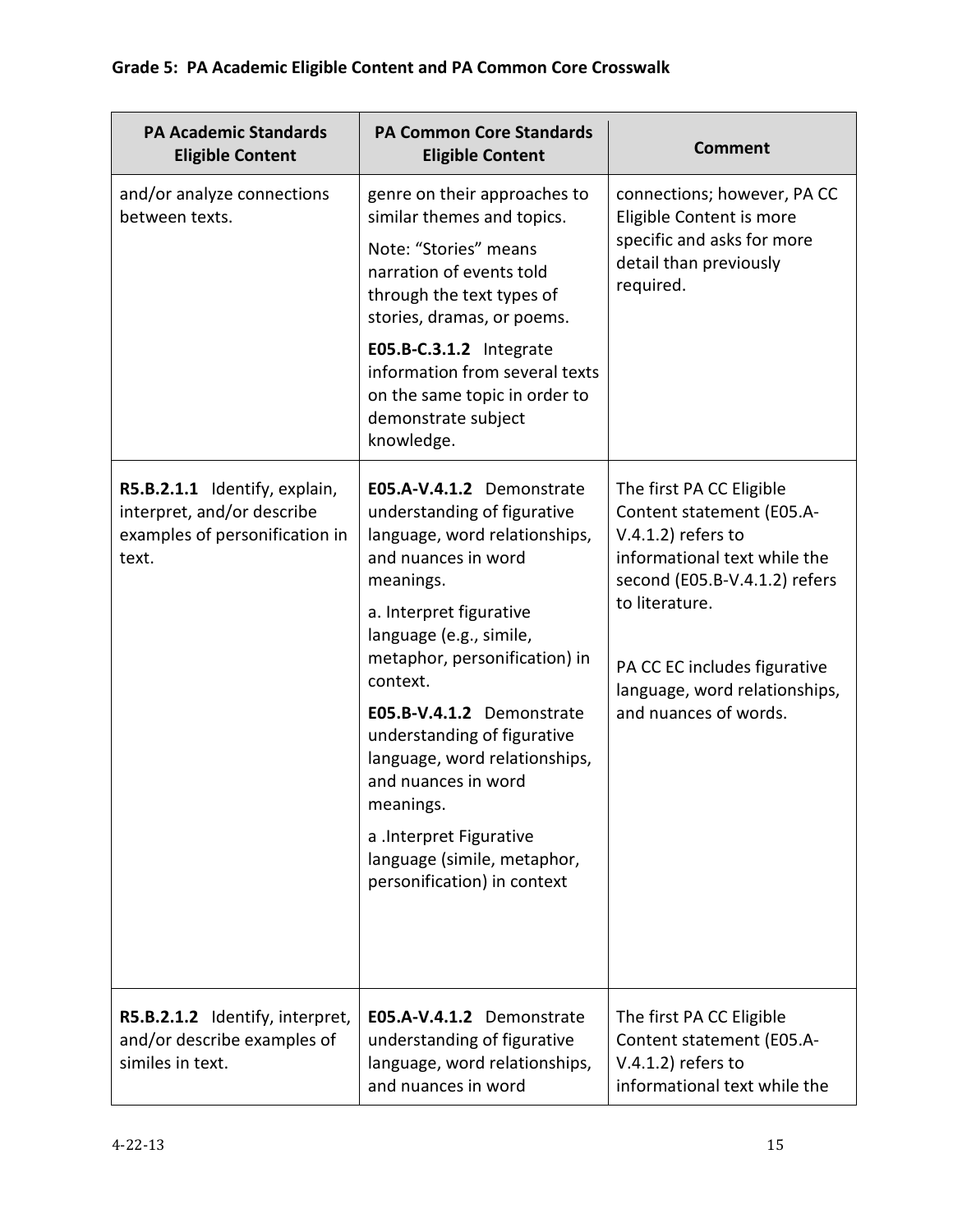| <b>PA Academic Standards</b><br><b>Eligible Content</b>                                                                                     | <b>PA Common Core Standards</b><br><b>Eligible Content</b>                                                                                                                                                                                                                                                                             | <b>Comment</b>                                                                                                                                                                                                                  |
|---------------------------------------------------------------------------------------------------------------------------------------------|----------------------------------------------------------------------------------------------------------------------------------------------------------------------------------------------------------------------------------------------------------------------------------------------------------------------------------------|---------------------------------------------------------------------------------------------------------------------------------------------------------------------------------------------------------------------------------|
|                                                                                                                                             | meanings.<br>a. Interpret figurative<br>language (e.g., simile,<br>metaphor, personification) in<br>context<br>E05.B-V.4.1.2 Demonstrate<br>understanding of figurative<br>language, word relationships,<br>and nuances in word<br>meanings.<br>a. Interpret figurative<br>language (simile, metaphor,<br>personification) in context. | second (E05.B-V.4.1.2) refers<br>to literature.<br>PA CC EC includes figurative<br>language, word relationships,<br>and nuances of words.                                                                                       |
| R5.B.2.1.3 Identify, explain,<br>interpret, and/or describe<br>examples of alliteration in text<br>when its use is presumed<br>intentional. | E05.A-V.4.1.2 Demonstrate<br>understanding of figurative<br>language, word relationships,<br>and nuances in word<br>meanings.<br>a. Interpret figurative<br>language (e.g., simile,<br>metaphor, personification) in<br>context<br>E05.B-V.4.1.2 Demonstrate                                                                           | The first PA CC Eligible<br>Content statement (E05.A-<br>$V.4.1.2$ ) refers to<br>informational text while the<br>second (E05.B-V.4.1.2) refers<br>to literature.<br>PA CC includes figurative<br>language, word relationships, |
|                                                                                                                                             | understanding of figurative<br>language, word relationships,<br>and nuances in word<br>meanings.<br>a. Interpret figurative<br>language (simile, metaphor,<br>personification) in context.                                                                                                                                             | and nuances of words.                                                                                                                                                                                                           |
| R5.B.2.1.4 Identify, explain,<br>interpret, and/or describe<br>examples of metaphors in<br>text.                                            | E05.A-V.4.1.2 Demonstrate<br>understanding of figurative<br>language, word relationships,<br>and nuances in word<br>meanings.                                                                                                                                                                                                          | The first PA CC Eligible<br>Content statement (E05.A-<br>$V.4.1.2$ ) refers to<br>informational text while the<br>second (E05.B-V.4.1.2) refers<br>to literature.                                                               |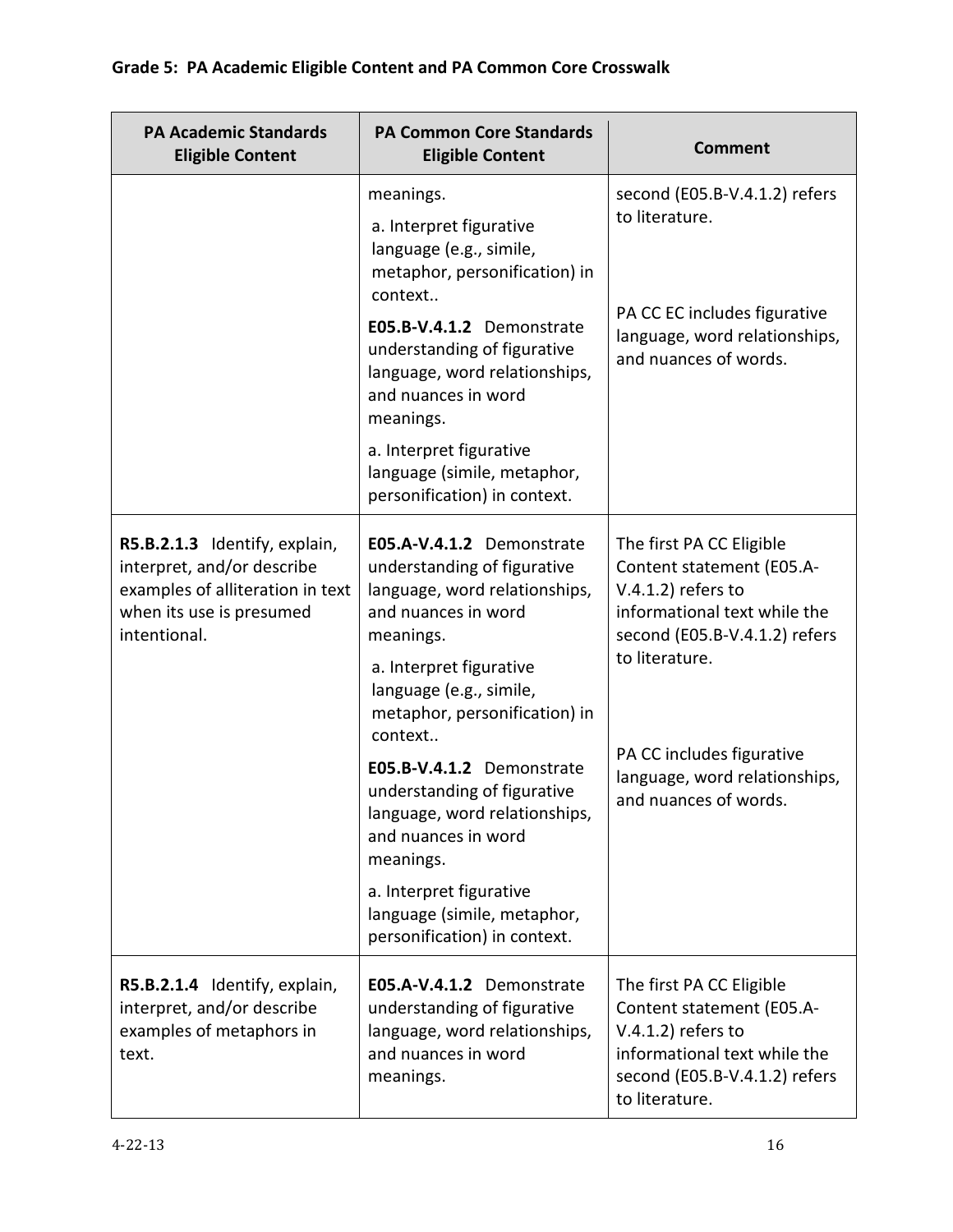| <b>PA Academic Standards</b><br><b>Eligible Content</b>                                                                                            | <b>PA Common Core Standards</b><br><b>Eligible Content</b>                                                                                                                                                                                                                                       | <b>Comment</b>                                                                                                      |
|----------------------------------------------------------------------------------------------------------------------------------------------------|--------------------------------------------------------------------------------------------------------------------------------------------------------------------------------------------------------------------------------------------------------------------------------------------------|---------------------------------------------------------------------------------------------------------------------|
|                                                                                                                                                    | a. Interpret figurative<br>language (e.g., simile,<br>metaphor, personification) in<br>context.                                                                                                                                                                                                  | PA CC includes figurative<br>language, word relationships,<br>and nuances of words.                                 |
|                                                                                                                                                    | E05.B-V.4.1.2 Demonstrate<br>understanding of figurative<br>language, word relationships,<br>and nuances in word<br>meanings.                                                                                                                                                                    |                                                                                                                     |
|                                                                                                                                                    | a. Interpret figurative<br>language (simile, metaphor,<br>personification) in context.                                                                                                                                                                                                           |                                                                                                                     |
| R5.B.2.2.1 Identify, explain,<br>interpret, and describe the<br>point of view of the narrator<br>as first person or third person<br>point of view. | E05.A-C.2.1.1 Describe how<br>a narrator's or speaker's point<br>of view influences how events<br>are described; describe an<br>author's purpose of a text and<br>explain how it is conveyed in<br>the text.<br>E05.B-C.2.1.1 Analyze<br>multiple accounts of the same<br>event or topic, noting | PC CC Eligible Content asks for<br>analysis of point of view.                                                       |
|                                                                                                                                                    | important similarities and<br>differences in the point of<br>view they represent.                                                                                                                                                                                                                |                                                                                                                     |
| R5.B.2.2.2 Explain, interpret,<br>and/or describe the<br>effectiveness of the point of<br>view used by the author.                                 | E05.A-C.2.1.1 Describe how<br>a narrator's or speaker's point<br>of view influences how events<br>are described; describe an<br>author's purpose of a text and<br>explain how it is conveyed in<br>the text.                                                                                     | PC CC Eligible Content asks for<br>analysis of point of view: and<br>employs multiple texts to<br>draw comparisons. |
|                                                                                                                                                    | E05.B-C.2.1.1 Analyze<br>multiple accounts of the same<br>event or topic, noting                                                                                                                                                                                                                 |                                                                                                                     |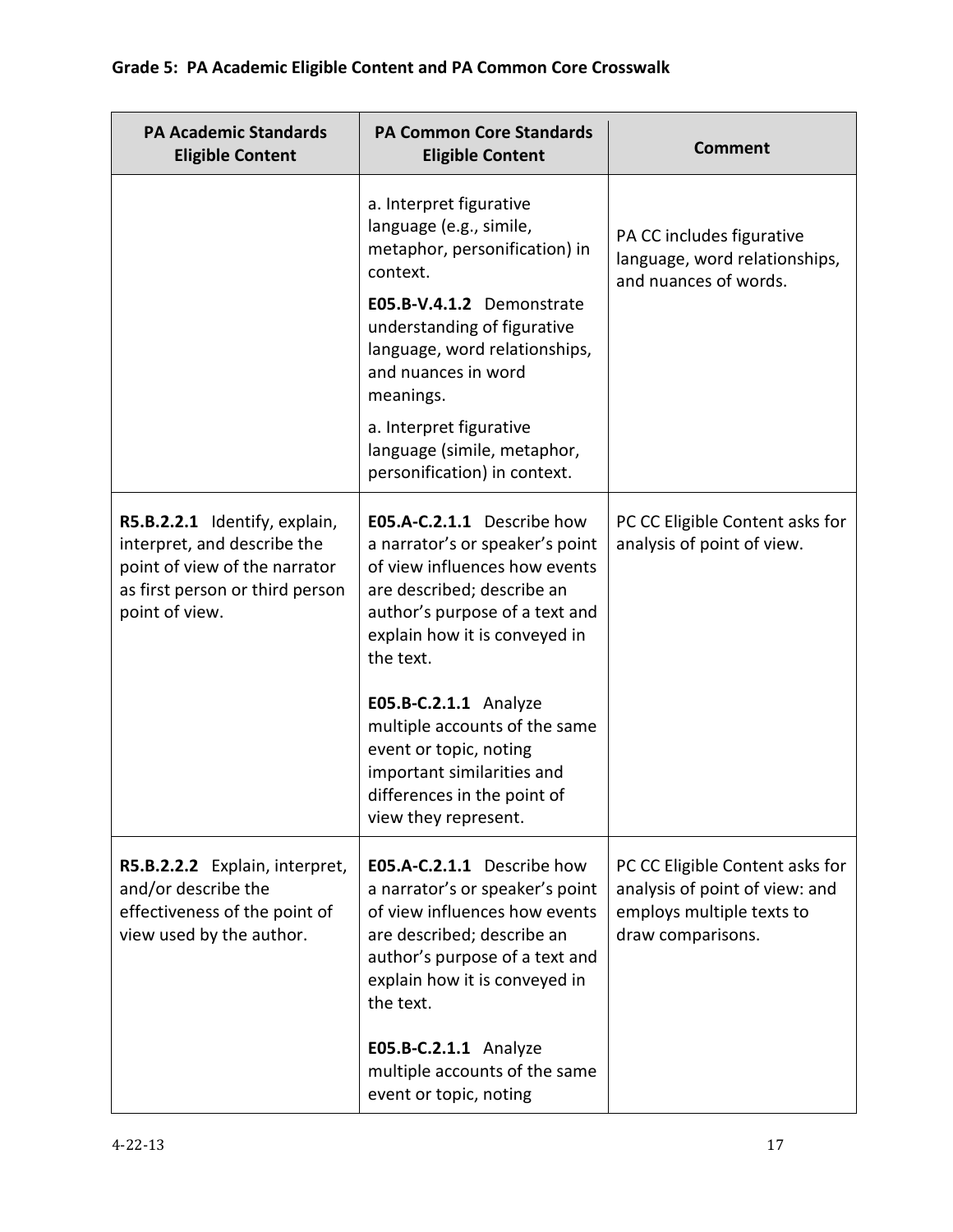| <b>PA Academic Standards</b><br><b>Eligible Content</b>                                                               | <b>PA Common Core Standards</b><br><b>Eligible Content</b>                                                                                                                          | <b>Comment</b>                                                                                                                                                                          |
|-----------------------------------------------------------------------------------------------------------------------|-------------------------------------------------------------------------------------------------------------------------------------------------------------------------------------|-----------------------------------------------------------------------------------------------------------------------------------------------------------------------------------------|
|                                                                                                                       | important similarities and<br>differences in the point of<br>view they represent.                                                                                                   |                                                                                                                                                                                         |
| R5.B.3.1.1 Identify, explain,<br>and/or interpret statements<br>of fact and opinion in<br>nonfictional text.          | E05.B-C.3.1.1 Explain how an<br>author uses reasons and<br>evidence to support particular<br>points in a text, identifying<br>which reasons and evidence<br>support which point(s). | The PA CC Eligible Content<br>requires the student to read<br>deeply and assess the text<br>claims and reasoning - more<br>specific than the PA Academic<br>Standards Eligible Content. |
|                                                                                                                       | E05.B-C.3.1.2 Integrate<br>information from several texts<br>on the same topic in order to<br>demonstrate subject<br>knowledge.                                                     | Once again, PA CC Eligible<br>content employs multiple<br>texts.                                                                                                                        |
| R5.B.3.2.1 Identify<br>exaggeration (bias) in<br>nonfictional text.                                                   | E05.B-C.3.1.1 Explain how an<br>author uses reasons and<br>evidence to support particular<br>points in a text, identifying<br>which reasons and evidence<br>support which point(s). | The PA CC Eligible Content<br>requires the student to read<br>deeply and assess the text<br>claims and reasoning - more<br>specific than the PA Academic<br>Standards Eligible Content. |
|                                                                                                                       | E05.B-C.3.1.2 Integrate<br>information from several texts<br>on the same topic in order to<br>demonstrate subject<br>knowledge.                                                     | Once again, PA CC Eligible<br>content employs multiple<br>texts.                                                                                                                        |
| R5.B.3.2.2 Identify, explain,<br>and/or interpret how the<br>author uses exaggeration<br>(bias) in nonfictional text. | E05.B-C.3.1.1 Explain how an<br>author uses reasons and<br>evidence to support particular<br>points in a text, identifying<br>which reasons and evidence<br>support which point(s). | The PA CC Eligible Content<br>requires the student to read<br>deeply and assess the text<br>claims and reasoning - more<br>specific than the PA Academic<br>Standards Eligible Content. |
|                                                                                                                       | E05.B-C.3.1.2 Integrate<br>information from several texts<br>on the same topic in order to<br>demonstrate subject<br>knowledge.                                                     | Once again, PA CC Eligible<br>content employs multiple<br>texts.                                                                                                                        |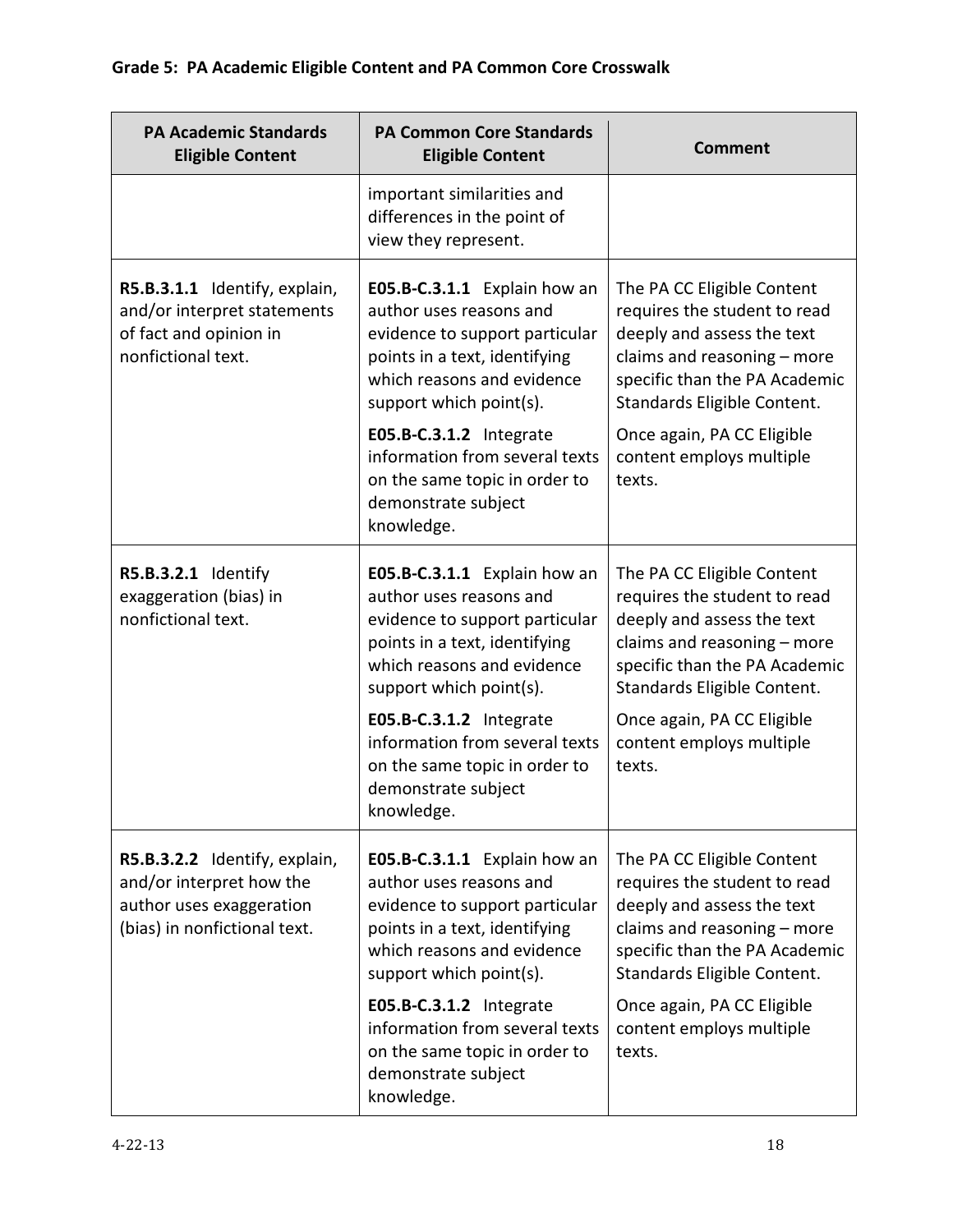| <b>PA Academic Standards</b><br><b>Eligible Content</b>                                                                                                                          | <b>PA Common Core Standards</b><br><b>Eligible Content</b>                                                                                                                                                                      | <b>Comment</b>                                                                                                                                                                            |
|----------------------------------------------------------------------------------------------------------------------------------------------------------------------------------|---------------------------------------------------------------------------------------------------------------------------------------------------------------------------------------------------------------------------------|-------------------------------------------------------------------------------------------------------------------------------------------------------------------------------------------|
| R5.B.3.3.1 Identify, explain,<br>and/or interpret text<br>organization, including<br>sequence, question/answer,<br>comparison/contrast,<br>cause/effect, or<br>problem/solution. | E05.B-C.2.1.2 Compare and<br>contrast the overall structure<br>(e.g., chronology, comparison,<br>cause/effect,<br>problem/solution) of events,<br>ideas, concepts, or<br>information and text features<br>in two or more texts. | The PA Academic Standard<br>Eligible Content lists the text<br>organizational structures<br>while PA CC is broader and<br>includes major sections and<br>text features.                   |
| R5.B.3.3.2 Use headings to<br>locate information in a<br>passage, or identify content<br>that would best fit in a<br>specific section of text.                                   | E05.B-C.3.1.3 Interpret text<br>features (e.g., headings,<br>graphics, charts) and/or make<br>connections between text and<br>the content of text features.                                                                     | PA CC Eligible Content goes<br>beyond location and<br>identification found in the PA<br>Academic Standard to<br>interpreting and making<br>connections between text and<br>text features. |
| R5.B.3.3.3 Interpret graphics<br>and charts and/or make<br>connections between text and<br>the content of graphics and<br>charts.                                                | E05.B-C.3.1.3 Interpret text<br>features (e.g., headings,<br>graphics, charts) and/or make<br>connections between text and<br>the content of text features.                                                                     | PA CC Eligible Content goes<br>beyond location and<br>identification and interpreting<br>found in the PA Academic<br>Standard to making<br>connections between text and<br>text features. |
| R5.B.3.3.4 Identify, explain,<br>compare, interpret, describe,<br>and/or analyze the sequence<br>of steps in a list of directions.                                               | E05.B-C.2.1.2 Compare and<br>contrast the overall structure<br>(e.g., chronology, comparison,<br>cause/effect,<br>problem/solution) of events,<br>ideas, concepts, or<br>information and text features<br>in two or more texts. | While the PA Academic<br><b>Standard Eligible Content</b><br>focuses on sequence, the PA<br>CC EC moves to a comparison<br>of text structures.                                            |
| <b>Additional PA Common Core Eligible Content</b>                                                                                                                                |                                                                                                                                                                                                                                 |                                                                                                                                                                                           |
| <b>Not Addressed in PA Academic Standard Eligible Content</b><br>In transitioning to PA Common Core and preparing students for the PA Common Core aligned                        |                                                                                                                                                                                                                                 |                                                                                                                                                                                           |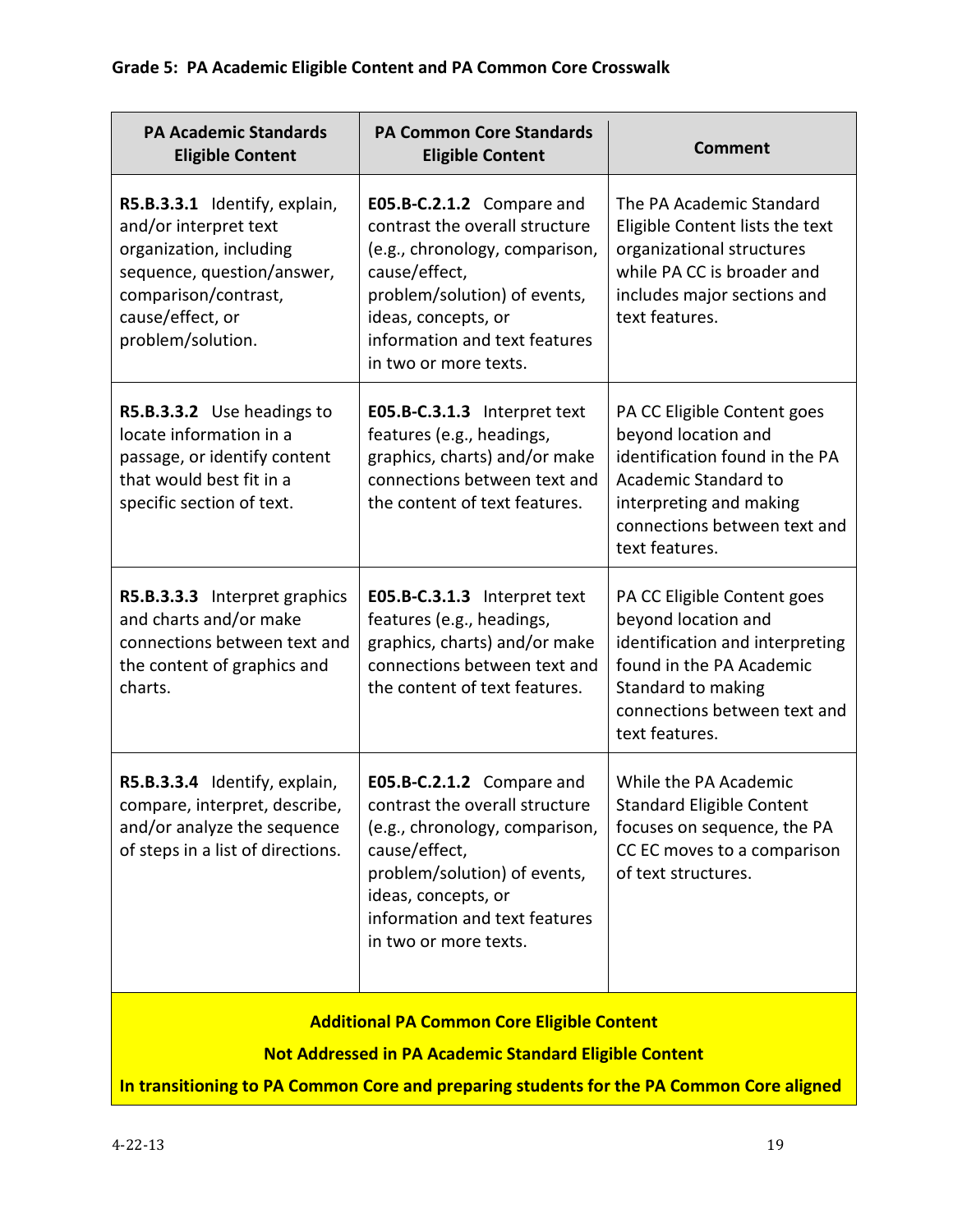| <b>PA Academic Standards</b><br><b>Eligible Content</b>                  | <b>PA Common Core Standards</b><br><b>Eligible Content</b>                                                                                                                                                            | <b>Comment</b> |
|--------------------------------------------------------------------------|-----------------------------------------------------------------------------------------------------------------------------------------------------------------------------------------------------------------------|----------------|
|                                                                          | PSSAs, these specific competencies will be assessed and should be explicitly addressed.                                                                                                                               |                |
| <b>Topic</b>                                                             | PA Common Core Eligible<br><b>Content</b>                                                                                                                                                                             | Comment        |
| Writing – Text Types and<br><b>Purposes (Arguments)</b>                  | <b>E05.C.1.1.1</b> Introduce a topic or<br>text for the intended audience,<br>state an opinion, and create an<br>organizational structure in which<br>ideas are logically grouped to<br>support the writer's purpose. |                |
|                                                                          | <b>E05.C.1.1.2</b> Provide logically<br>ordered reasons that are<br>supported by facts and details.                                                                                                                   |                |
|                                                                          | E05.C.1.1.3 Link opinion and<br>reasons using words, phrases,<br>and clauses (e.g., consequently,<br>specifically).                                                                                                   |                |
|                                                                          | E05.C.1.1.4 Establish and<br>maintain a formal style.                                                                                                                                                                 |                |
|                                                                          | <b>E05.C.1.1.5</b> Provide a<br>concluding section related to the<br>opinion presented.                                                                                                                               |                |
| Writing - Text Types and<br><b>Purposes</b><br>(Informative/Explanatory) | <b>E05.C.1.2.1</b> Introduce a topic<br>for the intended audience,<br>provide a general observation<br>and focus, and group related<br>information logically to support<br>the writer's purpose.                      |                |
|                                                                          | <b>E05.C.1.2.2</b> Develop the topic<br>with facts, definitions, concrete<br>details, quotations, or other<br>information and examples<br>related to the topic.                                                       |                |
|                                                                          | E05.C.1.2.3 Link ideas within<br>and across categories of                                                                                                                                                             |                |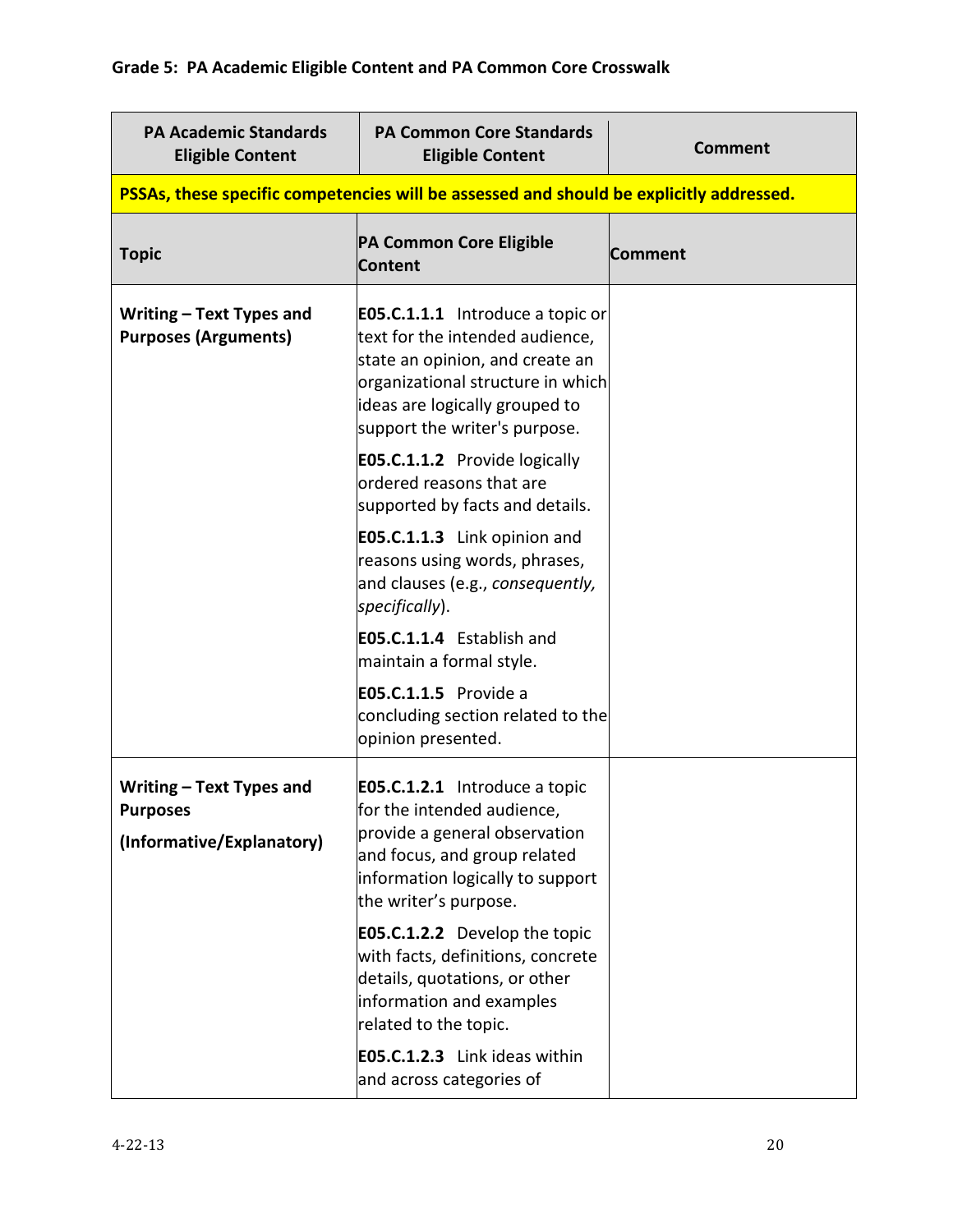| <b>PA Academic Standards</b><br><b>Eligible Content</b>  | <b>PA Common Core Standards</b><br><b>Eligible Content</b>                                                                                                                                                                                        | <b>Comment</b> |
|----------------------------------------------------------|---------------------------------------------------------------------------------------------------------------------------------------------------------------------------------------------------------------------------------------------------|----------------|
|                                                          | information, using words,<br>phrases, and clauses (e.g. in<br>contrast, especially).                                                                                                                                                              |                |
|                                                          | E05.C.1.2.4 Use precise<br>language and domain-specific<br>vocabulary to inform about or<br>explain the topic.                                                                                                                                    |                |
|                                                          | E05.C.1.2.5 Establish and<br>maintain a formal style.                                                                                                                                                                                             |                |
|                                                          | E05.C.1.2.6 Provide a<br>concluding section related to the<br>information or explanation<br>presented.                                                                                                                                            |                |
| Writing - Text Types and<br><b>Purposes (Narratives)</b> | <b>E05.C.1.3.1</b> Orient the reader by<br>establishing a situation and<br>introducing a narrator and/or<br>characters; organize and event<br>sequence that unfolds naturally<br>to support the writer's purpose;<br>maintain a controlling point |                |
|                                                          | E05.C.1.3.2 Use narrative<br>techniques, such as dialogue,<br>description, and pacing, to<br>develop experiences and events<br>or to show the responses of<br>characters to situations.                                                           |                |
|                                                          | <b>E05.C.1.3.3</b> Use a variety of<br>transitional words, phrases, and<br>clauses to manage the sequence<br>of events.                                                                                                                           |                |
|                                                          | E05.C.1.3.4 Use concrete words<br>and phrases and sensory details<br>to convey experiences and<br>events precisely.                                                                                                                               |                |
|                                                          | <b>E05.C.1.3.5</b> Provide a                                                                                                                                                                                                                      |                |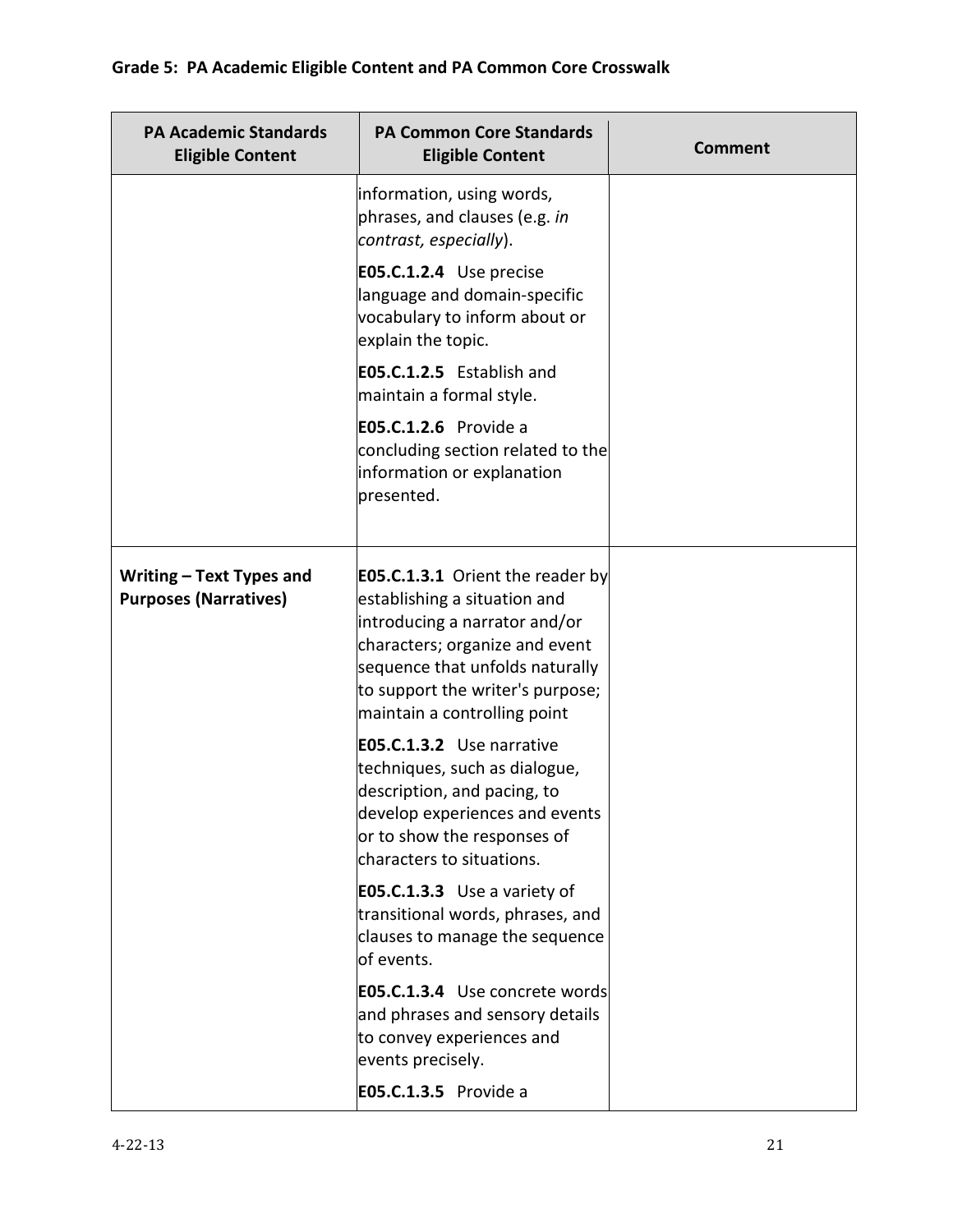| <b>PA Academic Standards</b><br><b>Eligible Content</b>                     | <b>PA Common Core Standards</b><br><b>Eligible Content</b>                                                                                                  | Comment |
|-----------------------------------------------------------------------------|-------------------------------------------------------------------------------------------------------------------------------------------------------------|---------|
|                                                                             | conclusion that follows from the<br>narrated experiences or events.                                                                                         |         |
| Language - Conventions of<br><b>Standard English</b><br>(Grammar and Usage) | <b>E05.D.1.1.1</b> Explain the<br>function of conjunctions,<br>prepositions, and interjections in<br>general and their function in<br>particular sentences. |         |
|                                                                             | <b>E05.D.1.1.2</b> Form and use the<br>perfect (e.g., I had walked: I<br>have walked; I will have walked)<br>lverb text.                                    |         |
|                                                                             | <b>E05.D.1.1.3</b> Use verb tense to<br>convey various times,<br>sequences, states, and<br>conditions.                                                      |         |
|                                                                             | <b>E05.D.1.1.4</b> Recognize and<br>correct inappropriate shifts in<br>verb tense.*                                                                         |         |
|                                                                             | <b>E05.D.1.1.5</b> Use correlative<br>conjunctions (e.g., either/or,<br>neither/nor).                                                                       |         |
|                                                                             | <b>E05.D.1.1.6</b> Produce complete<br>sentences, recognizing and<br>correcting inappropriate<br>fragments and run-on<br>sentences.*                        |         |
|                                                                             | <b>E05.D.1.1.7</b> Correctly use<br>frequently confused words (e.g.,<br>to, too, two; there, their,<br>they're).*                                           |         |
|                                                                             | E05.D.1.1.8 Ensure subject-<br>verb and pronoun-antecedent<br>agreement.*                                                                                   |         |
| Language - Conventions of<br><b>Standard English</b>                        | <b>E05.D.1.2.1</b> Use punctuation to<br>separate items in a series.*                                                                                       |         |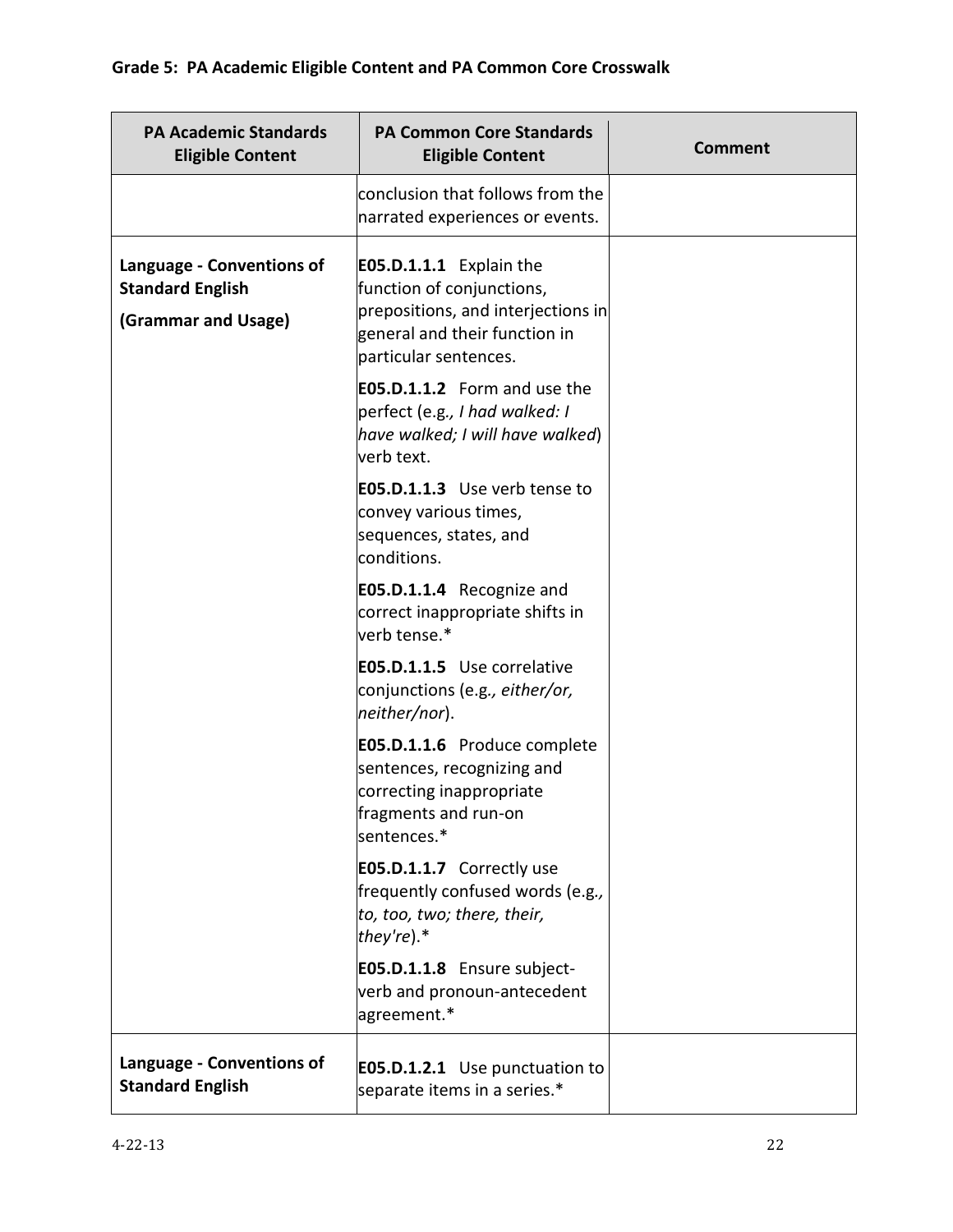| <b>PA Academic Standards</b><br><b>Eligible Content</b>                              | <b>PA Common Core Standards</b><br><b>Eligible Content</b>                                                                                                                                                                                                | <b>Comment</b> |
|--------------------------------------------------------------------------------------|-----------------------------------------------------------------------------------------------------------------------------------------------------------------------------------------------------------------------------------------------------------|----------------|
| (Capitalization, Punctuation,<br>and Spelling)                                       | <b>E05.D.1.2.2</b> Use a comma to<br>separate an introductory<br>element from the rest of the<br>sentence.                                                                                                                                                |                |
|                                                                                      | <b>E05.D.1.2.3</b> Use a comma to<br>set off the words yes and no<br>(e.g., Yes, thank you), to set off a<br>tag question from the rest of the<br>sentence (e.g., It's true, isn't it?)<br>and to indicate direct address<br>(e.g., Is that you, Steve?). |                |
|                                                                                      | E05.D.1.2.4 Use underlining<br>quotation marks, or italics to<br>indicate titles of works.                                                                                                                                                                |                |
|                                                                                      | $E05.D.1.2.5$ Spell grade-<br>appropriate words correctly.                                                                                                                                                                                                |                |
| Language - Knowledge of<br>Language                                                  | E05.D.2.1.1 Expand, combine,<br>and reduce sentences for<br>meaning, reader/listener<br>interest, and style.                                                                                                                                              |                |
|                                                                                      | <b>E05.D.2.1.2</b> Choose words and<br>phrases to convey ideas<br>precisely.*                                                                                                                                                                             |                |
|                                                                                      | E05.D.2.1.3 Choose<br>punctuation for effect.*                                                                                                                                                                                                            |                |
|                                                                                      | E05.D.2.1.4 Choose words and<br>phrases for effect.*                                                                                                                                                                                                      |                |
| <b>Text-Dependent Analysis -</b><br><b>Evidence-Based Analysis of</b><br><b>Text</b> | EO5.E.1.1.3 Link ideas within<br>and across categories of<br>information using words,<br>phrases, and clauses (e.g., in<br>contrast, especially).                                                                                                         |                |